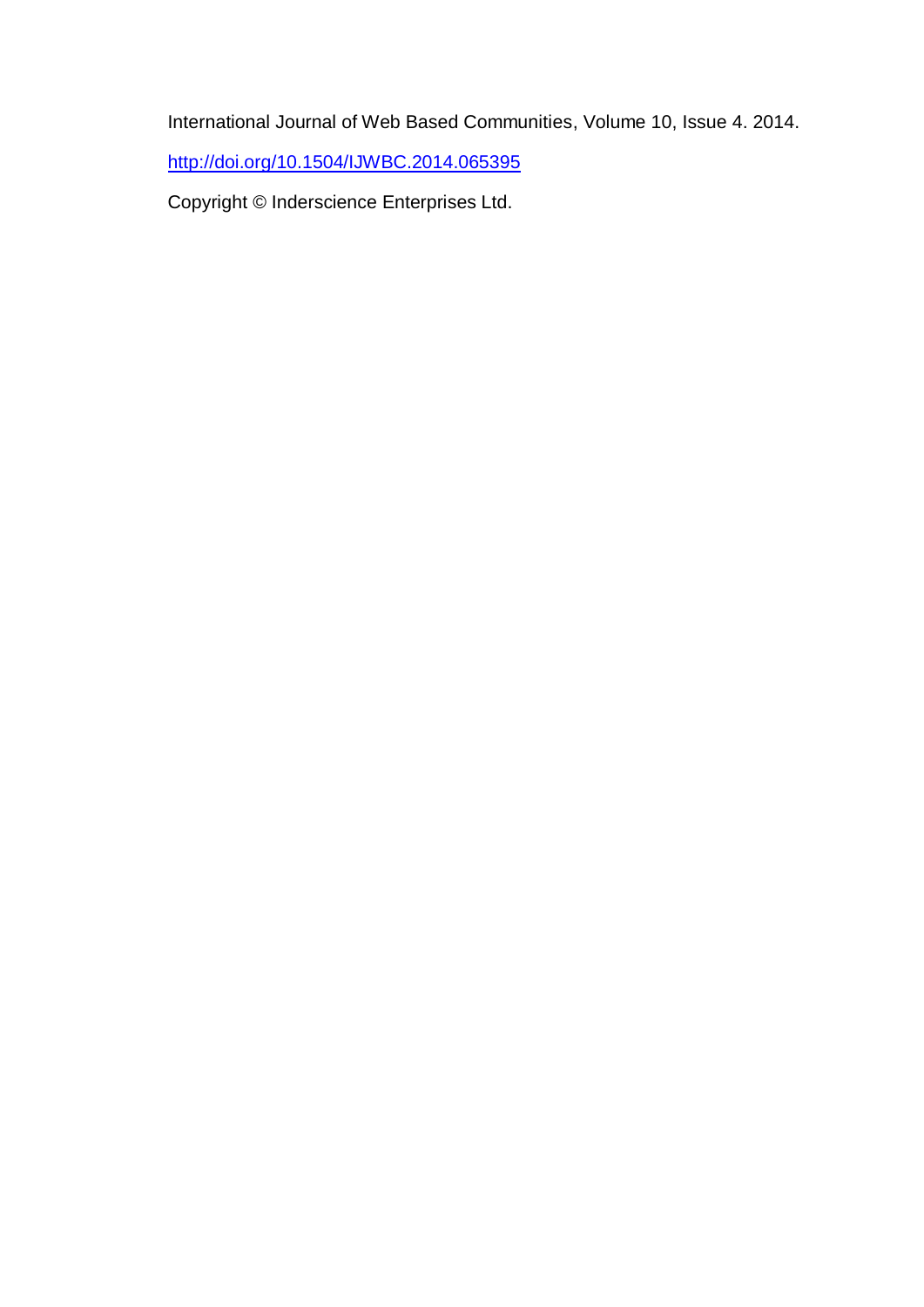# **Risks and opportunities of integrating social networking sites in the Australian and Portuguese workplace/communities: an exploratory study**

# Tomayess Issa\*

Curtin University, GPO Box U1987, Perth 6845, Western Australia E-mail: Tomayess.Issa@cbs.curtin.edu.au \*Corresponding author

# Pedro Isaias

Universidade Aberta (Portuguese Open University), Palacio Ceia, Rua da EscolaPolitecnica, n141-147, 1269-001, Lisbon, Portugal E-mail: isaias@iadis.org

# Anoop Vijayarajan

Main Roads Department, 12, Diamond Gardens, Wellard, 6170, Australia E-mail: anoopv29@yahoo.com

**Abstract:** In this study the researchers aim to assess and investigate the risks and opportunities of using social-networking sites (SNS) in workplace/communities, especially in Australia and Portugal. An online survey was conducted of 80 employees from both large organisations and SMEs in Australia and Portugal to determine these risks and opportunities. The study outcomes indicated that SNS usage in businesses is very useful, convenient, and fast and provides a real-time environment for marketing, communication and collaboration, enhancing employees' knowledge and skills and improving communication between customers and stakeholders. However, SNS usage in businesses can lead to legal issues or loss of reputation, security, privacy, hacking to identify theft, and virus attacks. The current study ascertains new practical significance, as a set of recommendations were generated to minimise and reduce the risks of using SNS in the workplace and to meet employees' needs and expectations.

**Keywords:** social networking sites; SNS; opportunities; Australia; Portugal; workplace/communities; risks.

**Reference** to this paper should be made as follows: Issa, T., Isaias, P. and Vijayarajan, A. (xxxx) 'Risks and opportunities of integrating social networking sites in the Australian and Portuguese workplace/communities: an exploratory study', *Int. J. Web-Based Communities*, Vol. X, No. Y, pp.xxx–xxx.

Copyright © 200x Inderscience Enterprises Ltd.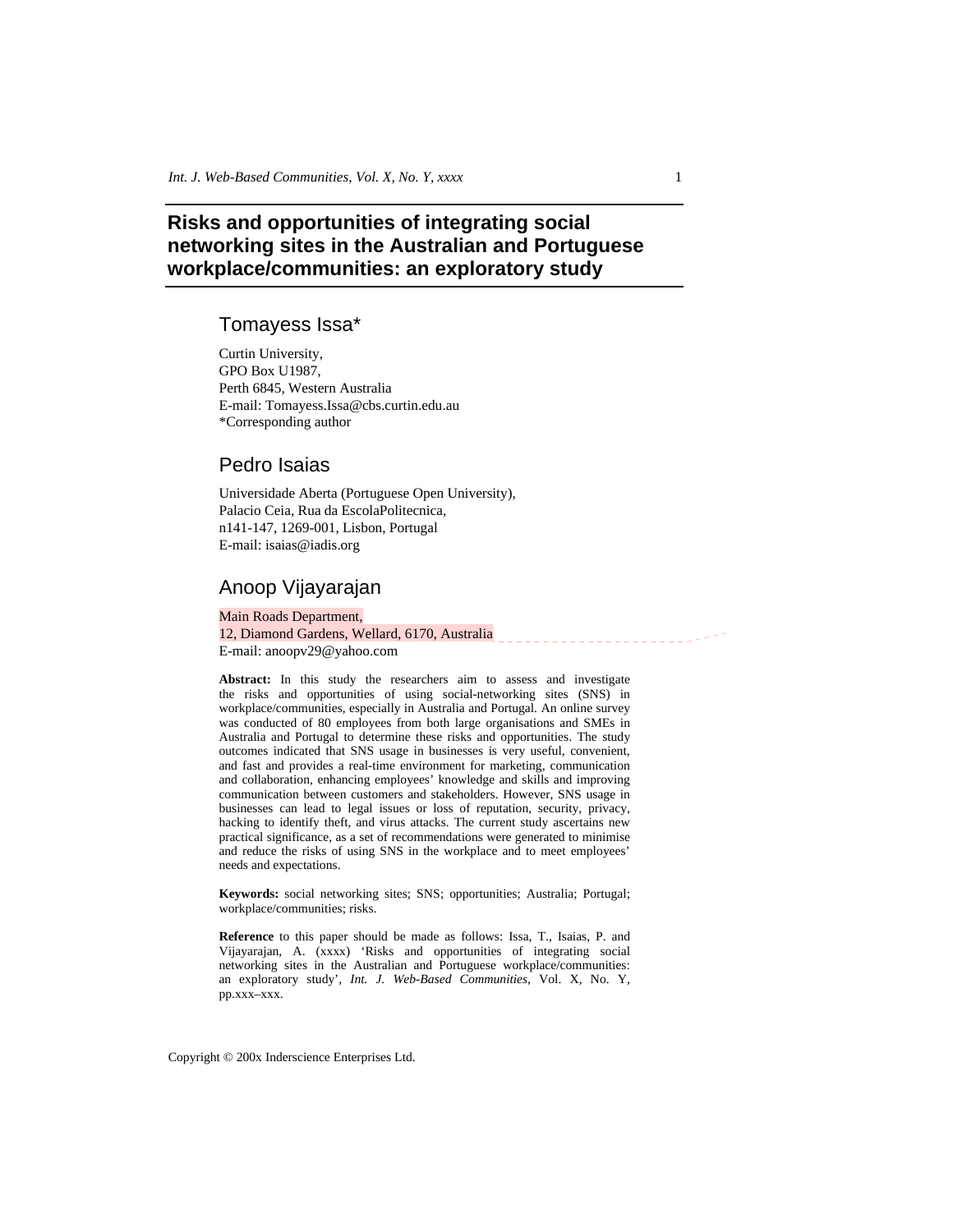**Biographical notes:** Tomayess Issa is a Senior Lecturer at Curtin University, Australia. She completed her doctoral research in web development and human factors, and published several journals and conferences based on her PhD's results and teaching research. She is a member of an international conference programme committee of the international IADIS conferences: Internet Technologies and Society, and International Higher Education an international. Furthermore, she initiated the IADIS Conference for sustainability, green information technology and education. Currently, she conducts research locally and globally in information systems, HCI, usability, the internet, sustainability, social networking, green information technology, cloud computing, and teaching and learning.

Pedro Isaias is an A/Professor at the Universidade Aberta (Portuguese Open University). He received his PhD in Information Management (in the speciality of information and decision systems) from the New University of Lisbon. He is the author of several books, book chapters, and papers, all in the information systems area. He has headed several conferences and workshops within the mentioned area. He has also been responsible for the scientific coordination of several EU funded research projects and has participated in various research projects. He is also a member of the editorial board of several journals and programme committee member of several conferences and workshops.

Anoop Vijayarajan is a graduate in Business at Mainroads Western Australia, and working in information management department. He completed his Master of Commerce (Information System) in Curtin University, Perth, Australia.

# **1 Introduction**

The use by businesses of information and communication technology (ICT) has become essential since it is capable of improving and enhancing communication and collaboration between consumers, stakeholders, suppliers, vendors, employees and individuals. Under the ICT umbrella, there are new technologies that allow businesses and individuals to utilise the many features of ICT. The internet and social-networking sites (SNS) are considered the most popular communications tools in the 21st century. These tools provide numerous benefits to the business sector and individuals simultaneously, from marketing, recruiting, communication, research, cutting edge developments, and acquisition of new knowledge and skills. Apart from businesses being able to reduce costs and increase profits, ICT can make them unique and more competitive in the marketplace.

In this study, the researchers will examine whether SNS is useful and manageable for businesses by assessing its benefits and disadvantages. By means of SNS, employees can interact virtually to complete specific tasks. According to Mangold and Faulds (2009, p.357), SNS is the new "hybrid element of a promotion mix", which allows businesses to promote their image in the marketplace and to expand their total communication between employers and employees and consumers and stakeholders (Verhoevan et al., 2011). In general, SNS have created a remarkable change in the business world as many businesses across the globe have now begun to use this tool for collaboration, communication, cooperation, connection, marketing, customer service, management, and recruitment. However, it was noted from the literature reviews that,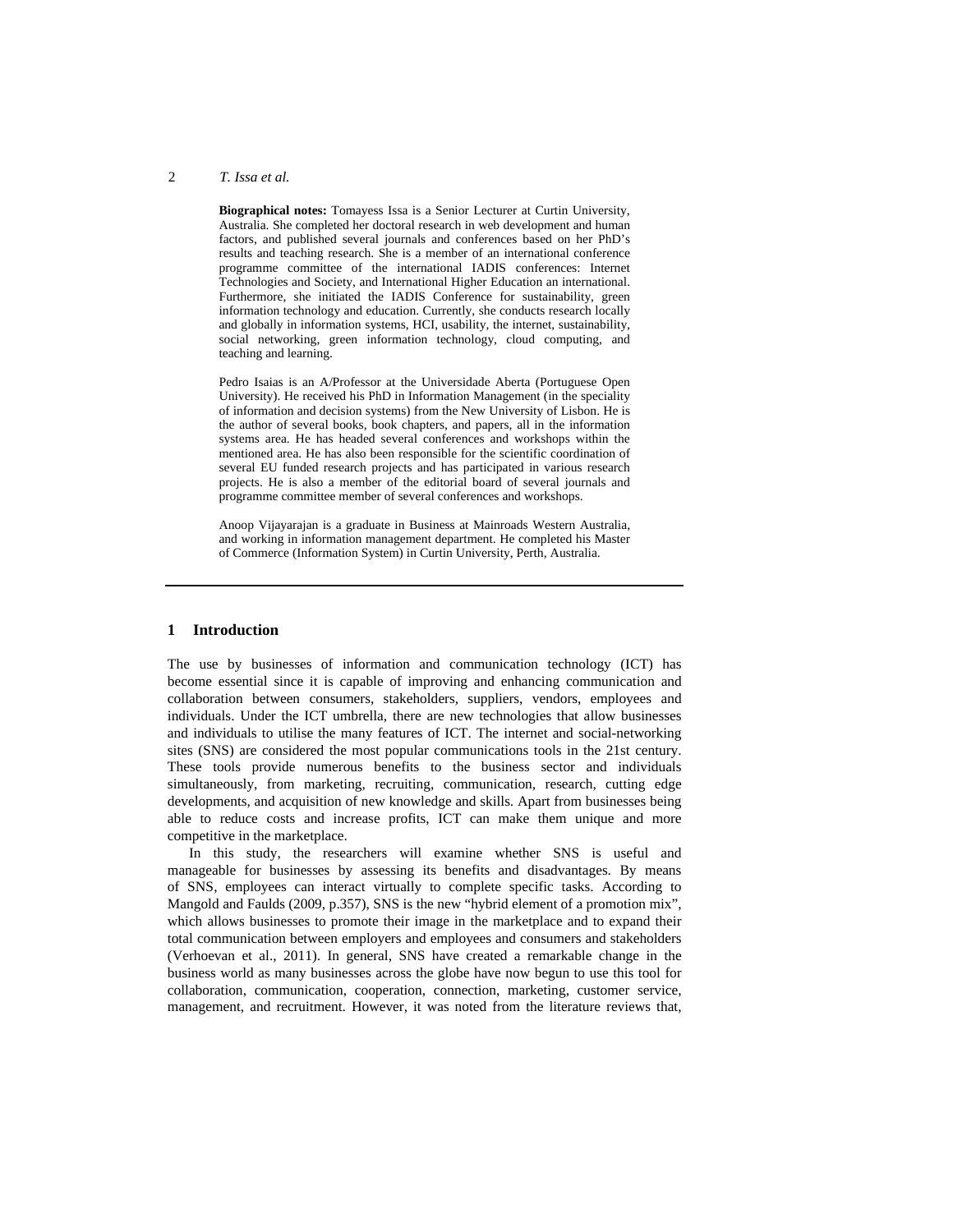until now, some businesses are still reluctant to use SNS for reasons of security, privacy, hacking, and legal issues.

SNS usage has extended from the individual to the organisational level as, according to Swensrud (2011a), it offers businesses a greater opportunity to improve enterprise-wide collaboration, communication and productivity without the boundaries of departments, geography and expertise. Employee profiles, status updates, feeds, filters and online chat have replaced e-mails and other means of online communications between groups and individuals, offering a better means of receiving, sharing, and managing information. SNS has become a tool for marketing, customer management, employee recruitment and knowledge-sharing and for creating a good workplace environment (Chen and Sharma, 2013; Langheinrich and Karjoth, 2010; Park and Lee, 2013). Moreover, Burrus (2010, p.51) indicates that using SNS in business will "enhance communication, information sharing, and collaboration, thereby allowing them to implement many innovative, even radical, business practices".

This study will examine the benefits of and obstacles of using SNS in Australian and Portuguese businesses to identify the differences and similarity in the findings. From the literature review, it was noted that there are several obstacles that prevent the adoption of SNS, including security, privacy, and legal issues, to name a few. The drawbacks also include employee-related issues such as discrimination, improper use of work hours, and misuse by employees, and data leakage. On the other hand, several advantages of using the SNS in business include marketing, and time- and cost-saving. This paper is organised as follows:

- 1 background: social networking
- 2 social networking opportunities and risks
- 3 research question and methodology
- 4 participants
- 5 social networking usages
- 6 results
- 7 discussions
- 8 recommendations
- 9 limitations
- 10 conclusions.

# **2 Background: social networking**

SNS appears to be the most popular communication tool on the internet since there are more than ten billion social-networking accounts of which 17,327 billion users are active in 2013, while the number will be increased to 2.55 billion in 2017 (All Twitter, 2013; Dazainfo, 2013; Mulligan, 2013). This figure clearly indicates the internet users' interest in SNS as it allows individuals to create profiles, share text and images, and link to other members of groups in order to develop and maintain a relationship with them (Hudson and Thal, 2013; Lin and Lu, 2011). The best-known SNS are Facebook, Twitter,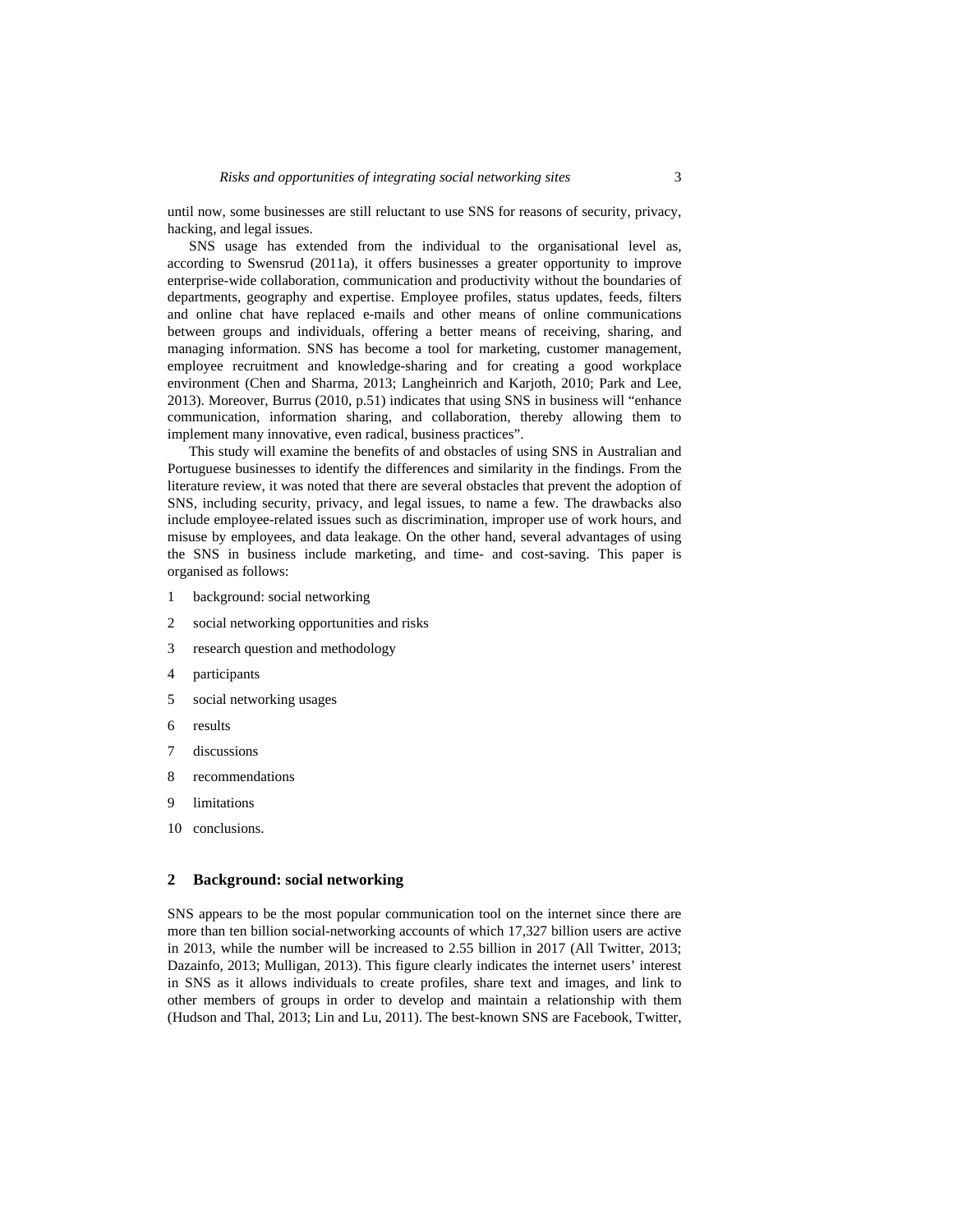LinkedIn, and MySpace. Facebook is one of the most popular SNS, since it claims more than 400 million active users worldwide (European Travel Commission, 2011; UNCP, 2013). eMarketer (2013a) confirmed that the number of social network users around the world will rise from 1.47 billion in 2012 to 2.55 billion in 2017. In 2017, Asia-Pacific will have the largest social network population, and the Middle East and Africa. Furthermore, eMarketer confirmed that social network populations in India, Indonesia, Mexico, China and Brazil will increase as well in 2017. Social networking sites become very essential and important for businesses and individuals. Several studies (Buffer, 2013; eMarketer, 2013b; UNCP, 2013) confirmed that Facebook remained the number one social network worldwide with 67% of internet users in 2013, followed by Twitter, Pinterest, Instagram and Tumblr ranging from 16% to 5% of internet users.

#### **3 Social networking opportunities and risks**

At present, businesses use SNS for communication, collaboration and marketing, and assist employees and employers to connect with their colleagues, create awareness among the employees about products, new technologies, and competitors. Currently, many businesses suffer from a lack of effective communication among employees and stakeholders, often resulting in a failure to meet service expectations and deadlines, which in turn negatively impacts on business. Some businesses use SNS for sharing scientific ideas which would otherwise not be made known, while others use SNS for arranging events, brainstorming and even project management (Mahajan, 2009).

Landman et al. (2010, p.381) post that about 20% of internet users share updates or view others' updates on websites according to the Pew Internet and American Life Project. Mobile technology has made this forum even more accessible as approximately 100 million active users access Facebook from a mobile device. According to Cosenza (2011) Facebook, Twitter and LinkedIn are the main SNS used in Australia, while Hi5 and Facebook are the most popular in Portugal. According to MVF Global (2011a), Facebook enjoys a 47.3% penetration in Australia with more than ten million Facebook users, while Facebook enjoys a 72.8% penetration in Portugal with more than 3.7 million users (MVF Global, 2011b).

SNS usage in business can reduce the gap communications between the employees in and businesses, as this tool can be used as a training tool where training can be easily carried out without prior arrangements like arranging a room, projector, etc., which can save time and money. New businesses can use SNS to source customers or to take their business to customers without any boundaries, geographical or otherwise.

However, notwithstanding the benefits of SNS, Langheinrich and Karjoth (2010) alert users and potential users to the risks associated with using SNS in business in general. It was noted that SNS had the potential to destroy a brand name who might have taken years to establish because this tool provides a very cheap means of carrying out a campaign. Hodgkiss (2011) confirms that employees may intentionally or unintentionally cause damage to the employer's reputation and brand by posting unfavourable comments about the organisation or information which potentially defames third parties.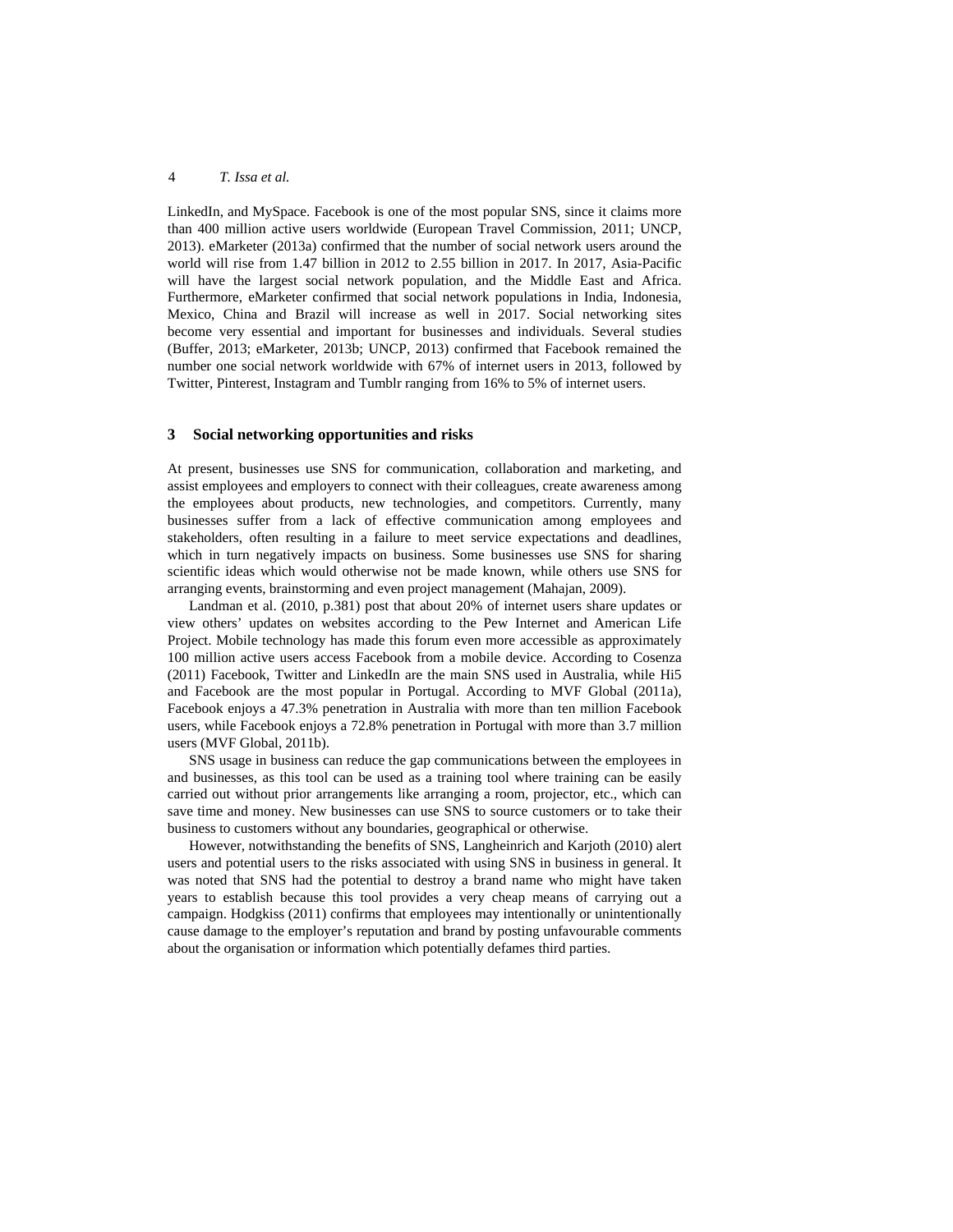Businesses can use SNS for many operations including: screening job applications and recruiting employees; creating communities for brands or to market their product; and marketing, sharing knowledge, disaster recovery, communication and collaboration.

According to Kaplan and Haenlein (2010), many companies are already using SNS to create communities for brands or to market their products. Facebook is used for screening and recruiting job applicants via CIA and the accounting firm Ernst & Young to find their candidates, while LinkedIn is used to list professional resumes for individuals who are seeking a job locally and/or globally. Furthermore, employers are using SNS to check employees' backgrounds and interests. For example, Smith and Kidder (2010, p.494) cite the example of a company "withdrawing an internship offer from a 19-year-old student after the firm discovered a profile picture of her holding a bottle of vodka".

SNS can be used in business for knowledge-sharing. The advantage of SNS is that it allows employees and employers to reach cutting edge solutions to the difficulties and glitches encountered at work. Kane et al. (2010, p.67) posit that

"When two people share ideas, each one benefits, and when they each share it with two more, the benefits grow exponentially. Furthermore, SNS allows knowledge management and e-learning to pass knowledge along at this exponential rate.'

Moreover, SNS now is playing an important role in the disaster recovery sector of business. Yates and Paquette (2011) confirm that SNS provides an open online exchange of information by means of conversations and interactions; also, it can manage the contents of conversation or interaction in the online environment. For instance, Facebook consists of links and nodes in the network which represents conversation threads, and this is online forever and can be retrieved when necessary. The public accepts these capabilities of SNS, but businesses have only recently realised their potential.

Effective communication is essential in any business. Most businesses lack an appropriate means of communication among the employees and stakeholders. SNS can solve this problem via posts, links, videos, and online chatting, as Wikis tools are usually used for this kind of communication. By using these technologies, employees can communicate and collaborate even with unknown co-workers to achieve the goals of the business. This also encourages open communication for employees. Even a low profile employee can take part in communication and collaboration. Some businesses use Facebook on a secure platform for internal communication (Aral, 2013; Begel et al., 2013; Burrus, 2010). Online communication will not be affected by any kind of geographical boundaries, time zones or dispersed personnel (Anonymous, 2009; Chen and Sharma, 2013; Metcalf and Benn, 2012; Park and Lee, 2013). By the same token, Bennett et al. (2010) show that staffs that engage in various communication activities like chat rooms, blogs, and posts can increase the productivity of a business.

SNS plays an important role in marketing to promote brands for business, information, entertainment, and social retail that allow customers to share their views about a brand and how to promote it. This type of interaction and feedback from the customers is essential for businesses and encourages them to create new offers, and makes changes and upgrades to existing brands or products.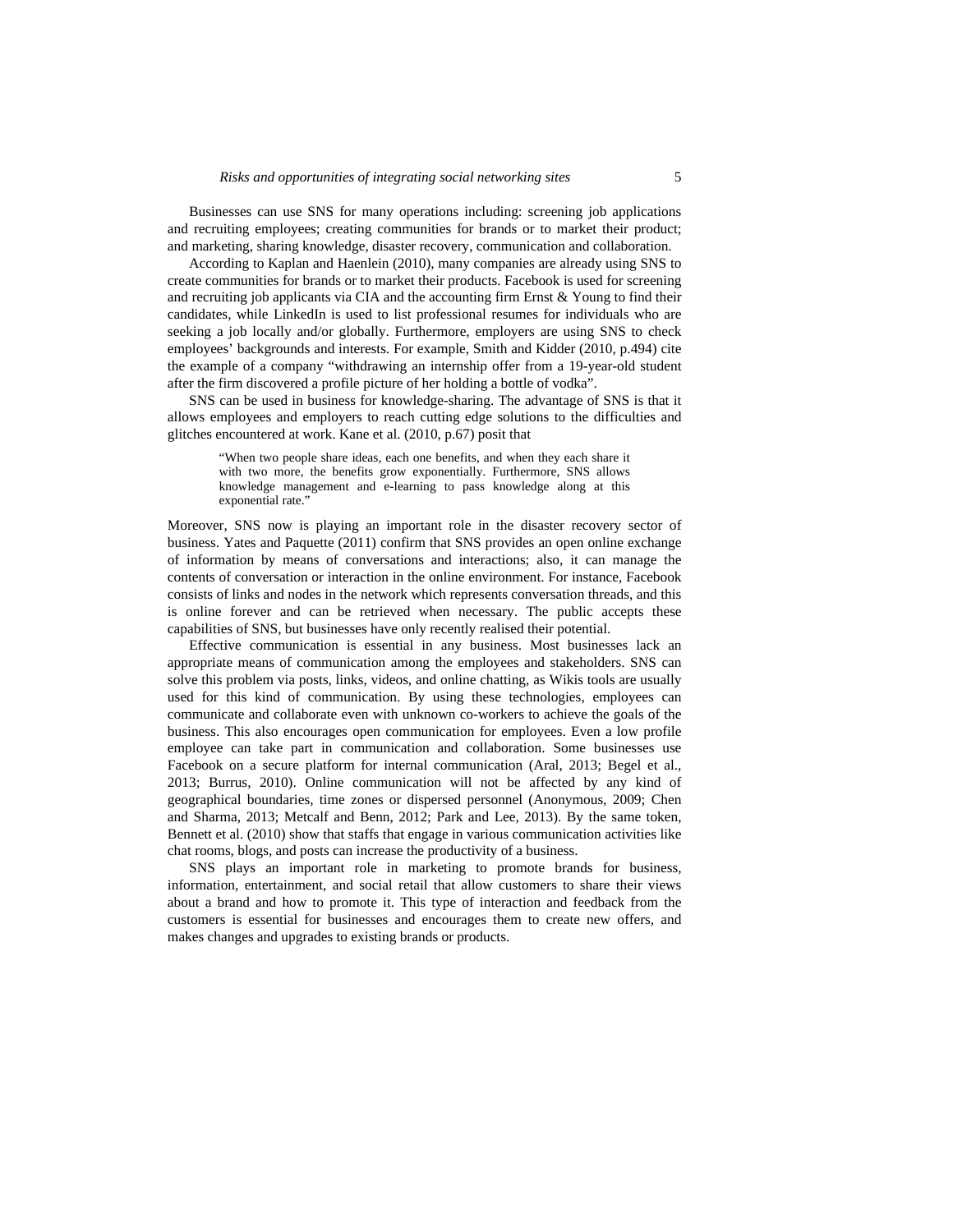However, there are some risks of using this tool including security, privacy infringement, loss of reputation, trust issues, breach of confidential information, infringement of trademark, discrimination, legal issues and others (Finin et al., 2005; Forrester Research, 2010; Langheinrich and Karjoth, 2010; Lin and Lu, 2011; Mahajan, 2009; Steinfield et al., 2009; Swensrud, 2011b).

A recent study by Issa and Kommers (2013) confirm that SNS can create challenges to employees and employers toward privacy/security, scams/harassment, intellectual property, control and access, law/cyber-attacks, time consuming, and bullying. These negative aspects "have a huge influence and risk on both organisations and employees from reputation, culture, vision and mission" [Issa and Kommers, (2013), p.12]. Therefore to avert these threats and fears, organisations should adopt a set of guidelines especially to avoid these aspects in line to improve their performance by using SN. This study will examine the risks and opportunities behind SNS adoption in Australian and Portuguese businesses and identify a set of recommendations for SNS implementation to increase predictions and reduce the jeopardies.

## **4 Research question and methodology**

For this study, the researchers will examine the risks and opportunities behind SNS adoption in businesses, especially in Australian and Portuguese enterprises. The study question is "What are the risks and opportunities associated with using SNS in organisations?" Based on the findings, the researchers will develop a set of recommendations which will assist businesses in general and their employees when considering the adoption of SNS in their organisations, keeping in mind the risks and advantages of introducing SNS in the workplace.

To carry out this study, an online survey was developed based on a review of literature that is related to social networking risks and opportunities. The online survey required both structured and unstructured responses with more structured questions and fewer unstructured questions (Teddlie and Tashakkori, 2009). The structured questions were based on a five-point Likert scale and Contingency questions. The Likert scale consists of opinion questions on 1 to 5 bi-polar scales. The five points on the scale in this survey were: 'strongly disagree', 'disagree', 'neutral', 'agree' and 'strongly agree'. Respondents were asked to select the one that best reflected their level of agreement or the importance that they attached to each statement (Cavana et al., 2001; Gordon and McNew, 2008; Karkukly, 2011; Likert, 1932; O'Brien and Toms, 2010; Sekaran, 2003). As for contingency questions, the researchers provided a section for participants to write down other comments regarding each part. The method of using an online survey is preferable to traditional methods such as mail and personal interviews, as it is simple, more efficient, and less costly. However, an online survey has certain disadvantages in terms of security, privacy, hacking threats and system errors, each of which could decrease the response rate (Couper et al., 2001; Dillman, 2007; Fan and Yan, 2010; Fleming and Bowden, 2009; Gordon and McNew, 2008; O'Brien and Toms, 2010).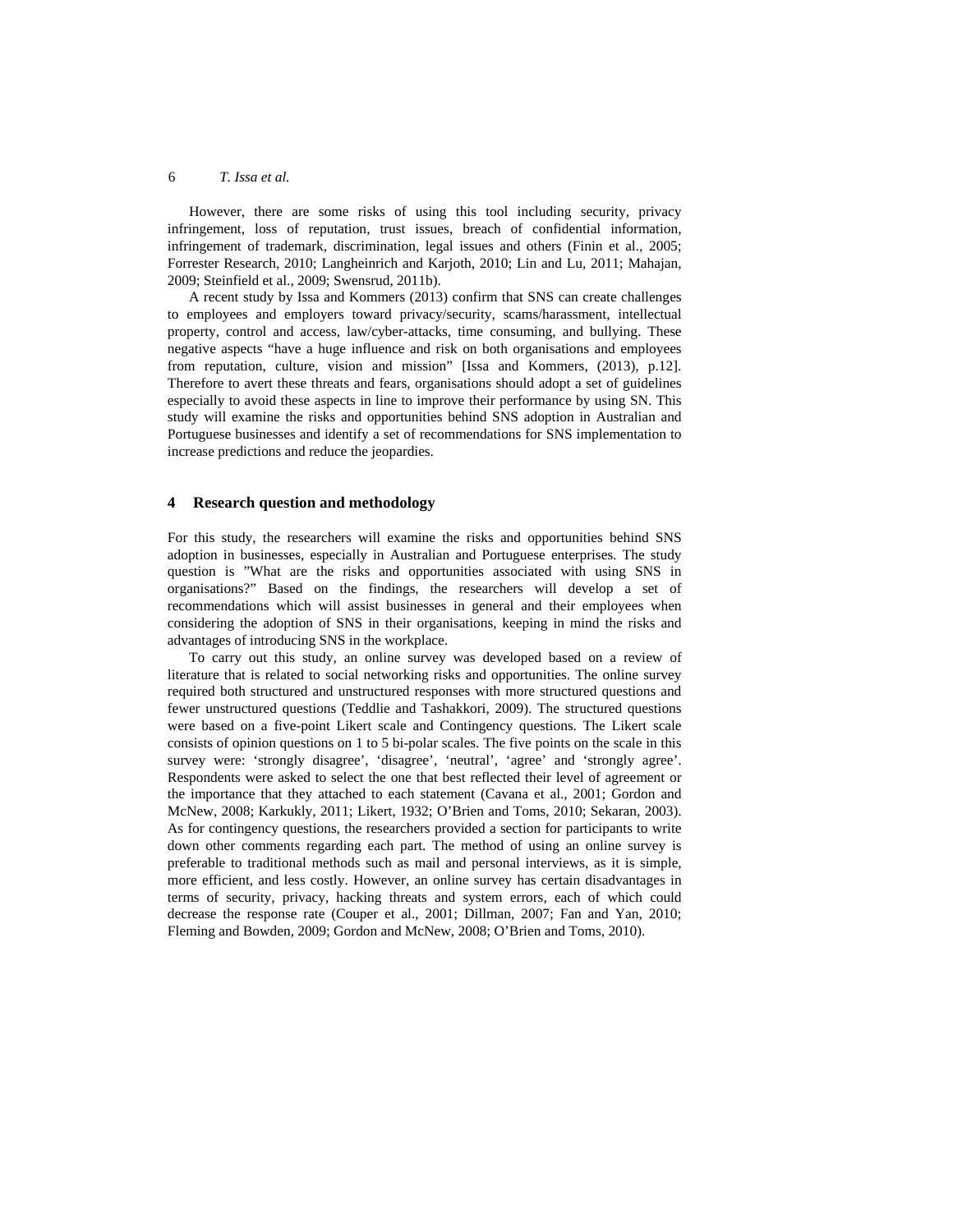The online survey was divided into six parts, as each part discussed specific items, which are required to assist the researchers to examine the benefits of and barriers to SNS adoption by Australian and Portuguese businesses. All the pages of the online survey provided enough instructions and guidelines so that participants could complete the survey on time. In addition, a progress bar along the bottom allowed participants to see how much more of the survey needed to be completed. A formal letter and information sheet was e-mailed to the participants, including the survey link. Each section of the survey was limited to three questions to minimise scrolling, and the concluding page thanked respondents for their participation. The six parts were as follows:

- Part 1 *Background information*: in this section, the participants provided some details about their:  $1$  – gender;  $2$  – age;  $3$  – job position;  $4$  – fields of study.
- Part 2 *Social networking usage*: in this section, the researchers ascertain which SNS is used by the participants for personal and work use.
- Part 3 *Social networking benefits*: in this section, the researchers observe the benefits of using SNS in the workplace.
- Part 4 *Social networking barriers*: in this section, the researchers scrutinise the barriers to using SNS in the workplace.
- Part 5 *Social networking impacts*: in this section, the researchers examine the impacts of using SNS at work that can affect an organisation's growth.
- Part 6 *Social networking policies*: in this section, the researchers assess whether participants have read the rules, policies, and regulations that are related to the SNS usage in business.

#### **5 Participants**

The participants for this study are from Australia and Portugal; the main reason for using respondents from these countries was to examine the similarities and differences between the two groups in relation to SNS awareness in organisations, since Australia and Portugal have a vast mixture of people, languages and cultures. In this study, the response validity was 60% and 29% for Australia and Portugal respectively. Table 1 shows that 56% from Australia and 64% from Portugal are male, while 44% from Australia compared to 36% from Portugal are female. The participants are mixture from public and private organisations.

**Table 1** SNS – gender

| Gender | Australia | Portugal |
|--------|-----------|----------|
| Male   | 31 (56%)  | 107(64%) |
| Female | 24 (44%)  | 59 (36%) |

It was noted from the survey results that the highest response rate in both Australia and Portugal came from those aged between 30–46 years. Table 2 displays the number of responses and the percentages of each age group.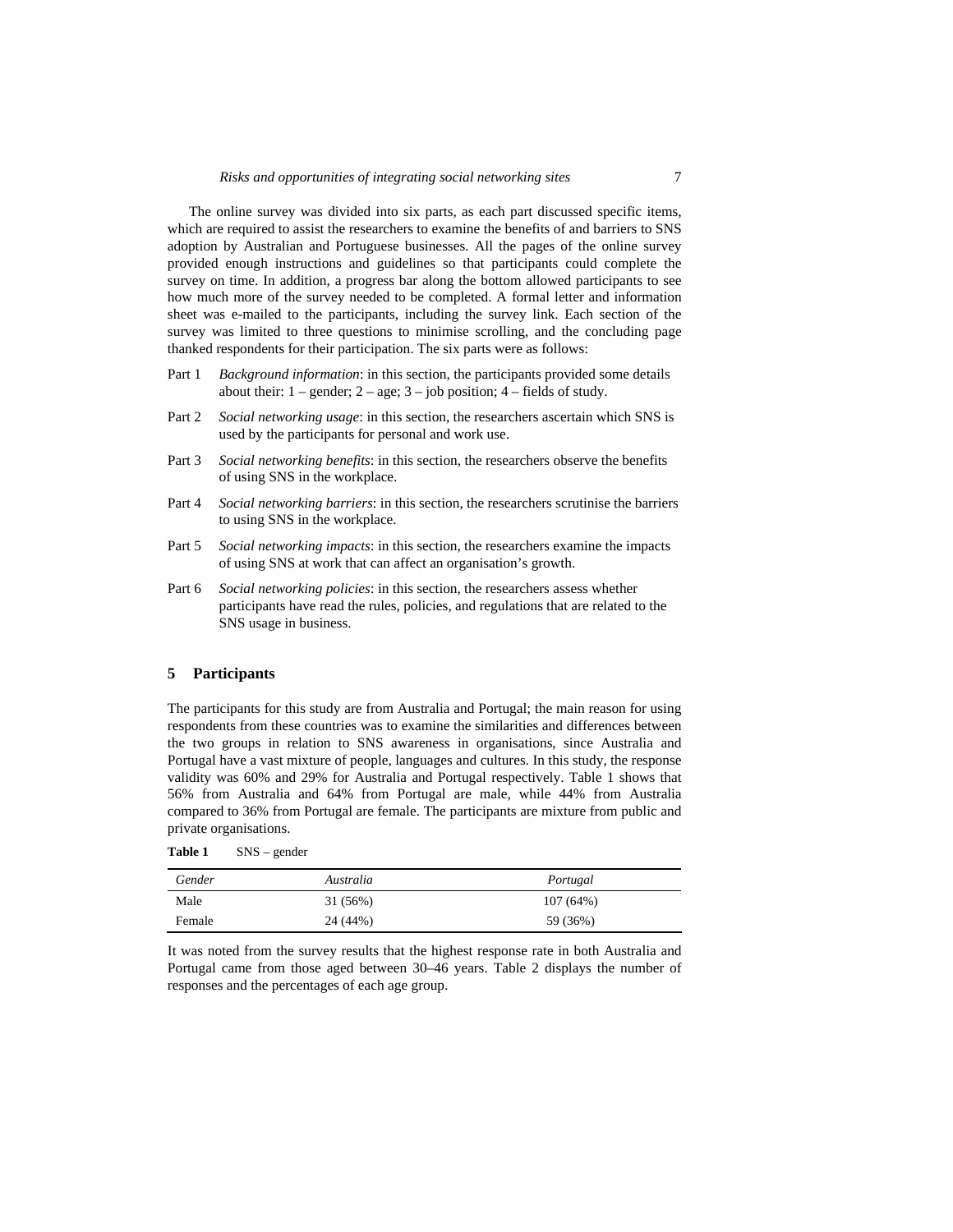|           | Age          | Response | Percentage $(\% )$ |
|-----------|--------------|----------|--------------------|
| Australia | $18 - 29$    | 21       | 38%                |
|           | $30 - 46$    | 24       | 44%                |
|           | 46 and above | 10       | 18%                |
| Portugal  | $18 - 29$    | 74       | 45%                |
|           | $30 - 46$    | 81       | 49%                |
|           | 46 and above | 11       | 7%                 |

Respondents from Australia were mostly from the accounting field of study, followed by economics and finance, information technology and then management. From Portugal, the respondents were engaged in the areas of information systems, technology, computer science and management. This indicates that SNS is used irrespective of the field of study (see Table 3).

| Field of study         | Response  |          |  |
|------------------------|-----------|----------|--|
|                        | Australia | Portugal |  |
| Accounting             | 26%       | 18%      |  |
| <b>Business law</b>    | 8%        | 5%       |  |
| Economics and finance  | 13%       | 20%      |  |
| Information systems    | 4%        | 34%      |  |
| Information technology | 13%       | 32%      |  |
| Computer science       | 4%        | 32%      |  |
| Management             | 9%        | 57%      |  |
| Marketing              | 6%        | 17%      |  |
| Health sciences        | 4%        | 1%       |  |
| Humanities             | 9%        | 4%       |  |
| Science and humanities | 4%        | 14%      |  |

| Table 3 |  |  | $SNS$ – field of study |
|---------|--|--|------------------------|
|---------|--|--|------------------------|

# **6 Social networking usage**

In this section, the researchers determine the SNS that is used by participants for personal and work use. The survey result showed 65% of Australian respondents have a personal SNS compared with 75% of the Portuguese. This confirmed that both groups of respondents are skilled in the use of SNS (see Table 4).

**Table 4** SNS – do you use SNS for personal use

| Do you use SNS for personal use | Response      |              |
|---------------------------------|---------------|--------------|
|                                 | Australia (%) | Portugal (%) |
| Yes                             | 65%           | 75%          |
| No                              | 35%           | 6%           |
| Maybe                           | 0%            | 19%          |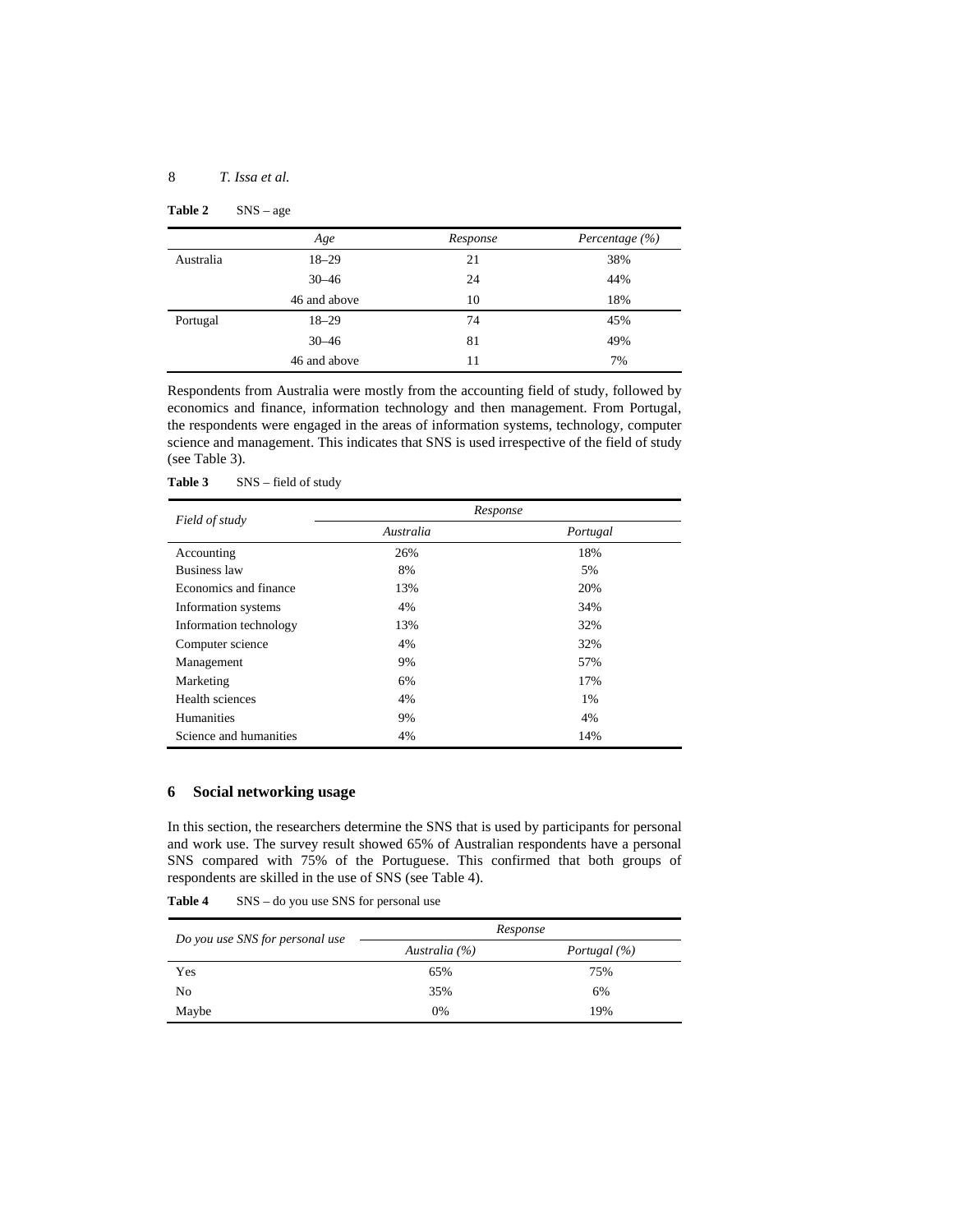It was interesting to note that Facebook is the primary personal SNS for communications and collaboration among Australian and Portuguese at 100% and 97% respectively (see Table 5).

Table 5 SNS – which SNS do you use for personal use

| Which of the following SNS do you use | Response      |                  |
|---------------------------------------|---------------|------------------|
| <i>(for personal use)</i>             | Australia (%) | Portugal $(\% )$ |
| Facebook                              | 100%          | 97%              |
| Twitter                               | 17%           | 15%              |
| LinkedIn                              | 33%           | 41%              |
| MySpace                               | 8%            | 3%               |
| Other (please specify)                | 0%            | 8%               |

The survey asked respondents to state whether the SNS used in the workplace was the same as the one used in personal life (see Table 6). It was noted that 41% of Portuguese respondents use SNS for professional use compared with 29% of their Australian counterparts.

Table 6 SNS-do you use SNS for professional use

| Do you use SNS for professional use? | Response      |              |
|--------------------------------------|---------------|--------------|
|                                      | Australia (%) | Portugal (%) |
| Yes                                  | 29%           | 41%          |
| N <sub>0</sub>                       | 71%           | 50%          |
| Maybe                                | 0%            | 9%           |

The SNS used by respondents in the workplace are indicated in Table 7. The survey confirmed that LinkedIn led in Australia with 81%, while Facebook was predominant in Portugal with 75%.

Table 7 SNS – which SNS do you use for personal use

| Which of the following SNS do you use? |             | Response     |
|----------------------------------------|-------------|--------------|
| <i>(for professional use)</i>          | Australia % | Portugal (%) |
| Facebook                               | 25%         | 75%          |
| Twitter                                | 19%         | 13%          |
| LinkedIn                               | 81%         | 60%          |
| MySpace                                | 0%          | 4%           |
| Other (please specify)                 | 19%         | 10%          |

The above results confirmed that businesses in Australia and Portugal are aiming to use and integrate the latest technology in their businesses to enhance the communication, information, sharing and collaboration between management, staff and stakeholders, and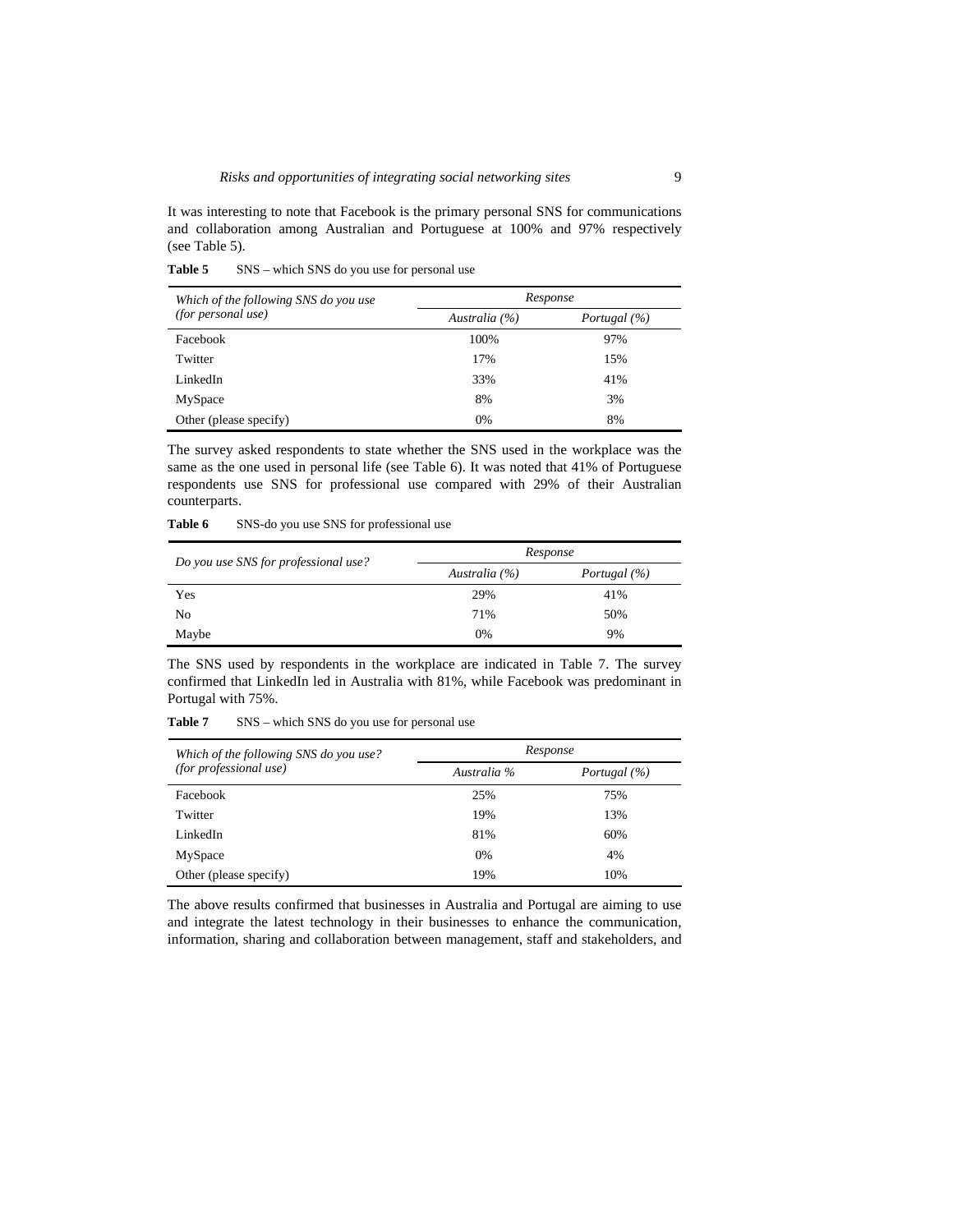this will lead them to being unique and innovative in the market locally and globally. By the same token, several studies (Bennett et al., 2010; Langheinrich and Karjoth, 2010; Swensrud, 2011b) indicate that implementing SNS in the business sector will bring various advantages and opportunities from innovation and modernisation, and will make them unique and exceptional in their business practices.

# **7 Results**

In this section, the researchers will examine the reaction and attitudes of respondents comprising Australian and Portuguese employees in large and medium organisations toward SNS. This section will discuss the following:

- 1 social networking benefits
- 2 social networking barriers
- 3 social networking impacts
- 4 social networking policies.

#### *7.1 Social networking benefits*

In this section, the researchers discuss the benefits of using SNS in the workplace.

From the survey outcomes (see Table 8), it was noted that both the Australian and Portuguese respondents confirmed that SNS will assist them in the workplace to improve the communication and collaboration between the employees in their organisations, since this tool is very handy for sharing information and knowledge among employees, as well for recruitment purposes. On another hand, it was noted that very significant results  $(t = 2.524; df = 79; p = 0.0136)$  were generated by this survey in relation to improved communication with clients and other stakeholders by using SNS. Australian employees did not support this idea compared with the Portuguese employees who concurred with Waters et al.'s (2009) findings that SNS can help organisations to stay connected with their stakeholders regardless of time and provide assistance, thereby developing a good relationship with them. Bennett et al. (2010) corroborate that staff that engages in various communication activities like chat rooms, blogs, and posts can increase the productivity of an organisation. Furthermore, the survey produced an interesting result and very significant in relation to the use of the SNS as good marketing tools for organisations  $(t = 2.962$ ;  $df = 79$ ;  $p = 0.0086$ ), as Portuguese employees believed that this tool will encourage business and promote their organisation in contrast to the Australian employees who indicated that SNS "as a promotion/marketing tool, and for recruitment it does have a place but needs to be matched to specific target groups". On the other hand, Judge (2010) states that SNS is an important tool for promoting brands or marketing.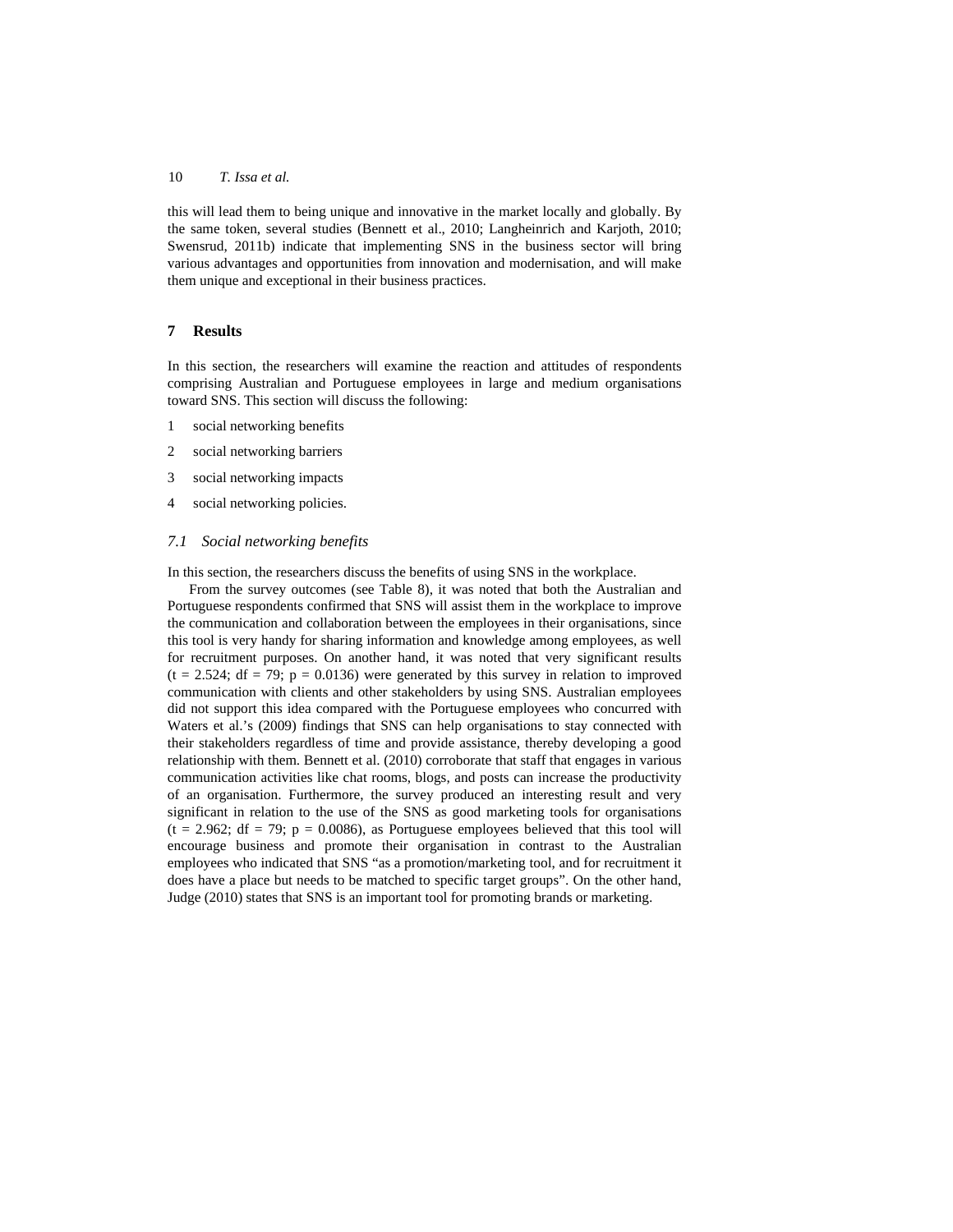| Social networking sites can<br>help in carrying out major<br>tasks in the work place | Country   | $disagree$<br>Strongly | Disagree Neutral Agree  |                | Strongly<br>agree | Responses Mean |      | <b>STDEV</b>    | comparisons<br>Means<br>t test |
|--------------------------------------------------------------------------------------|-----------|------------------------|-------------------------|----------------|-------------------|----------------|------|-----------------|--------------------------------|
| Social networking sites are really                                                   | Australia |                        | 4                       |                |                   | 33             | 3.36 | 1.05            | $t = 0.4733$ ;                 |
| useful in the work place.                                                            | Portugal  |                        | $\overline{\mathbf{c}}$ | 26             |                   | $\frac{4}{9}$  | 3.47 | $\overline{0}$  | $p = 0.6373$<br>$dt = 80$ :    |
| Social networking sites can                                                          | Australia |                        | ٵ                       | $\infty$       |                   | 33             | 3.52 | 0.91            | $t = 0.5229$ ;                 |
| improve communication inside an<br>organisation.                                     | Portugal  |                        | ن                       | 26             |                   | $\frac{49}{5}$ | 3.63 | 0.95            | $p = 0.6025$<br>$df = 80$ :    |
| Social networking sites can                                                          | Australia |                        |                         |                |                   | 33             | 3.61 | 03              | $t = 2.524$                    |
| clients and other stakeholders.<br>improve communication with                        | Portugal  |                        |                         | 21             |                   | $\frac{8}{3}$  | 4.13 | 0.82            | $p = 0.0136$<br>$df = 79;$     |
| Social networking sites are a good                                                   | Australia |                        |                         | $\overline{6}$ | $\supseteq$       | 33             | 4.06 | 0.79            | $t = 2.962$ ;                  |
| marketing tool for organisations.                                                    | Portugal  |                        |                         |                | 28                | $\frac{1}{4}$  | 4.49 | 0.65            | $p = 0.0086$<br>$df = 79$ :    |
| Collaboration (sharing knowledge,                                                    | Australia |                        | W                       | $\supseteq$    |                   | 33             | 3.64 | 0.93            | $t = 0.3475$                   |
| views) between the employees can<br>be improved by using social<br>networking sites. | Portugal  |                        | 5                       | र्द            |                   | $\frac{4}{9}$  | 3.57 | 0.87            | $p = 0.7291$<br>$df = 80$ :    |
| Social networking sites can be used                                                  | Australia |                        |                         | ≌              |                   | 33             | 3.36 | $\overline{17}$ | $t = 1.196$ ;                  |
| for recruitment purposes, to filter<br>candidates                                    | Portugal  |                        |                         | 23             |                   | $\frac{4}{9}$  | 3.65 | $\overline{5}$  | $p = 0.2353$<br>$df = 80$ ;    |

Table 8 SNS benefits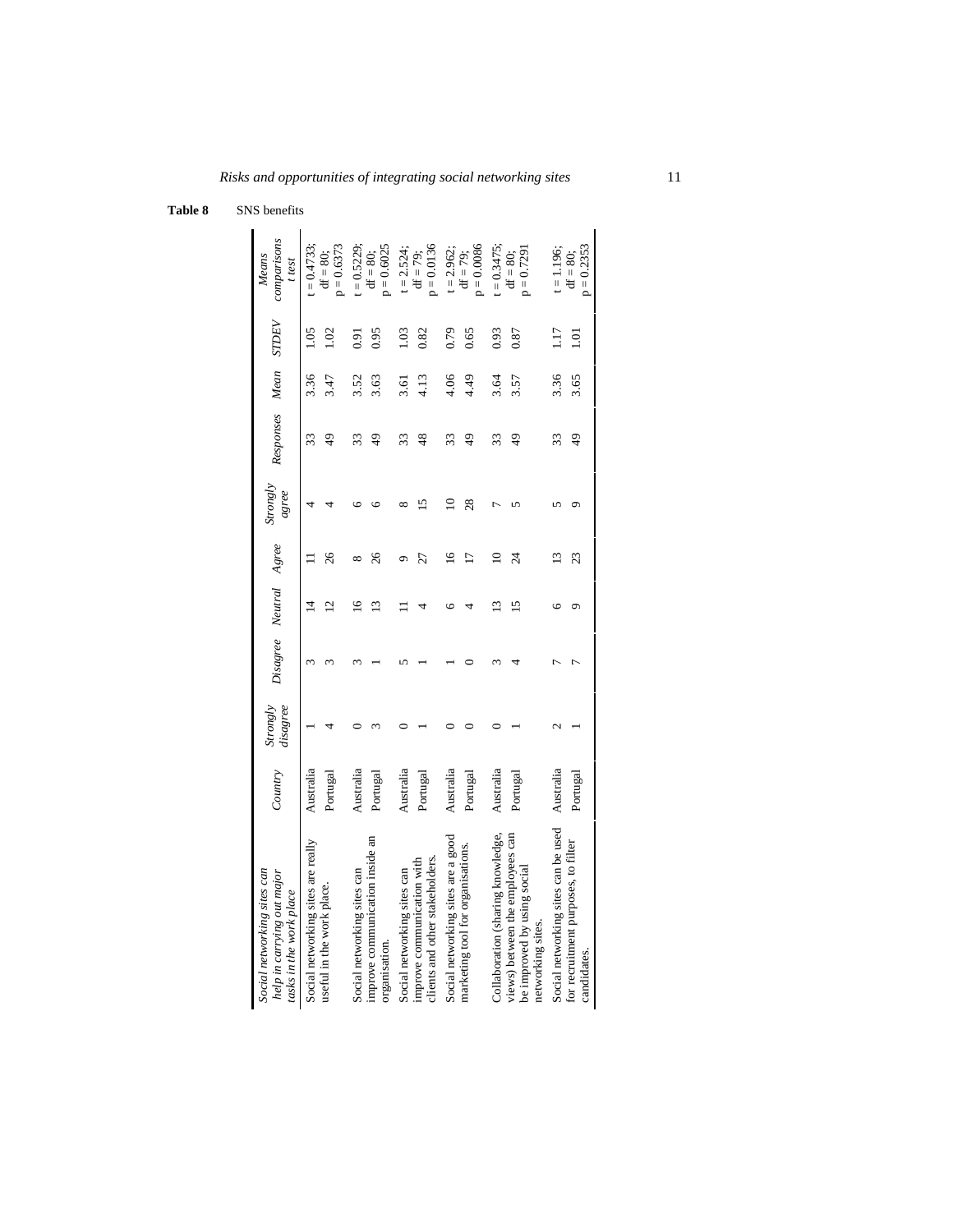The majority of respondents confirmed that the integration of SNS in business practice will enhance both internal and external communication and collaboration. Respondents made the following observations:

- A great medium for communicating with students (Respondent 1).
- Helps me to network, connect and build relationships with work colleagues (Respondent 2).
- Communication through these sites is un-regulated so not likely to contribute to effective communication, and more likely to distract from overall impact of communication within internal staff groups. Other tools are internally available for communication, still prefer personally (Respondent 3).
- A SNS should not be used as a screening tool for a business position. LinkedIn is an extremely useful site, as someone in the corporate world (Respondent 4).
- In real estate, SNS is very useful. For recruitment, SNS could be used; the candidates should not be convinced (Respondent 5).
- LinkedIn can be very useful for recruitment purposes and advertising for positions (Respondent 6).
- We use LinkedIn extensively for business purposes. Staffs have professional LinkedIn memberships paid for by the company. Other non-professional sites are blocked at work (Respondent 7).

# *7.2 Social networking barriers*

In this section, the researchers discuss the obstacles to using SNS in the workplace.

Furthermore, the researchers continue to examine the Australian and Portuguese employees' attitudes toward security issues, privacy, legal issues, and confidentiality associated with SNS. Table 9 shows that both Australian and Portuguese employees shared a common concern about security in social networking since it produces a major dilemma for organisations, especially when releasing confidential information about their clients and other organisations. The comments from respondents show that organisations must have their own social-networking profiles, and policies must be complied with. Employees must use common sense when using SNS at work. Some employees feel that SNS distracts them at work, but generally, respondents suggest that employees must follow company policy when using SNS in the workplace.

Both Australian and Portuguese respondents confirmed that SNS can pose risks to organisations in terms of security and confidentiality.

- Common sense is strongly suggested by users (Respondent 8).
- I use SNS at work a lot, but probably should not it is a bad distraction! (Respondent 9).
- As long as it is used appropriately, it can be a great tool for the workplace (Respondent 10).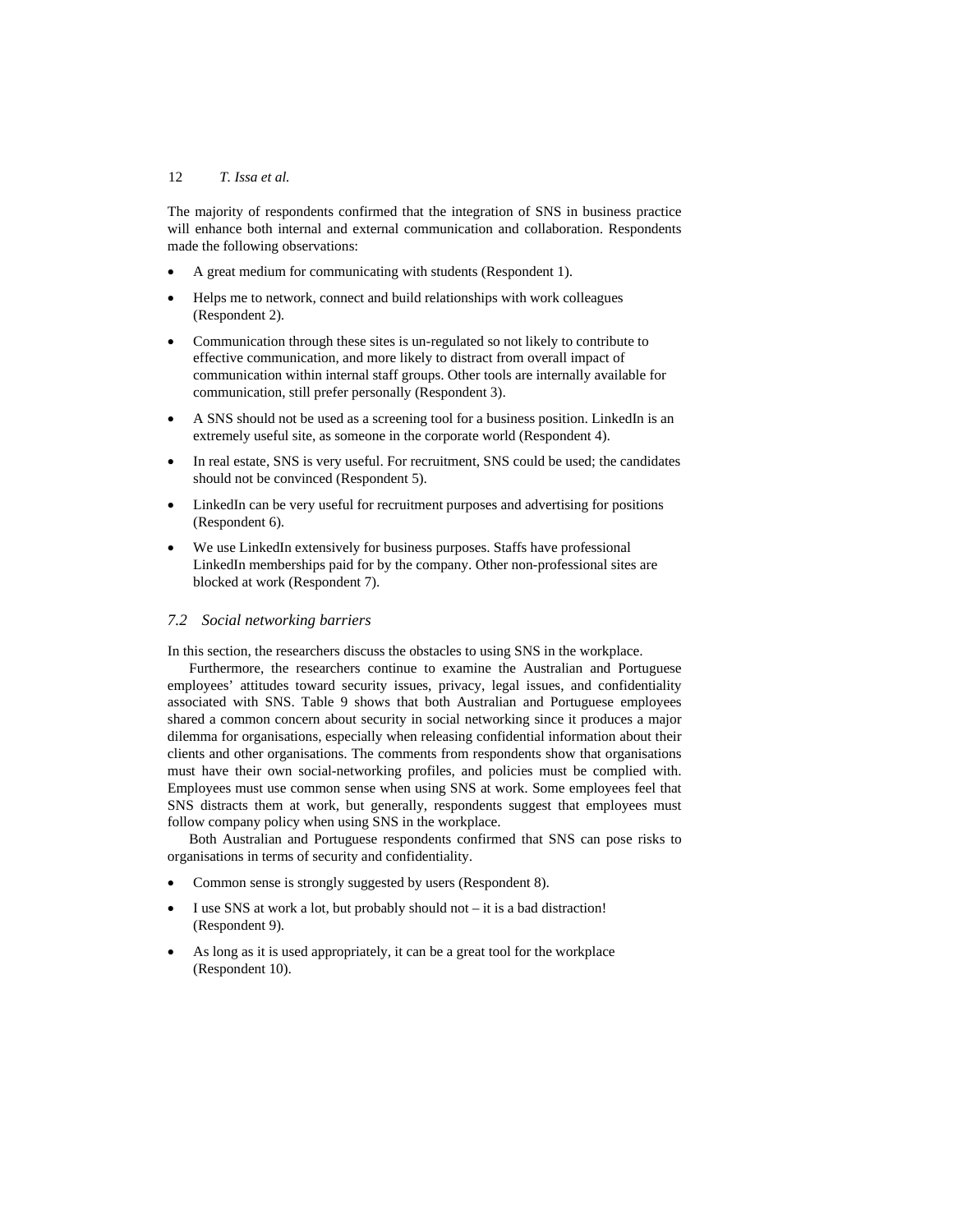- Policies and controls need to be in place to ensure staff understand the risks and know how to use the sites properly. Each branch office has dedicated LinkedIn champion who assists staff in using LinkedIn in a safe and appropriate manner. Risks remain, however (Respondent 11).
- Social media policies should be in place to ensure so networking sites are used appropriately at work. I think they should be used for either social or professional purposes only – not a composite of the two. For example, I use Facebook social and LinkedIn strictly as a work tool (Respondent 12).

Finally, the security aspect is of concern to both organisations and individual employees. According to Shin (2010), to date, most of the SNS are weak in terms of security, access controls and privacy. Therefore, both parties should consider the security issue very carefully before SNS implementation.

#### *7.3 Social networking impacts*

In this section, the researchers examine the impact, on an organisation's growth, of using SNS at work.

Furthermore, the researchers endeavour to assess the employees' knowledge and experience of using SNS in the workplace, in Australia and Portugal. Table 10 shows that Australian and Portuguese employees confirmed that using the SNS can pose risks. For instance, there is the possibility of misuse by employees from downloading large files, posting pictures and videos and releasing and leaking information about their organisations via the SNS. Moreover, poor marketing can cause legal problems regarding copyright and trademark, although on the other hand, the SNS is a cost-effective means of promoting brands. Significantly, both Australian and Portuguese respondents  $(t = 2.759; df = 76; p = 0.0073)$  believe that using SNS can improve team work and productivity, and save money, although the Portuguese employees are more in favour of using the SNS to achieve these outcomes, compared with their Australian counterparts.

Finally, the majority of the respondents added their concerns about and perspectives of the social-networking impacts on business organisations in Australia and Portugal. Although this tool can provide advantages and benefits to organisations, there are also risks that can jeopardise business. Therefore, each organisation should develop a set of guidelines to minimise the dangers and hazards of working with this tool. Here are several respondents' comments regarding the social-networking impacts.

- SNS is just an extension of other forms of communication, and all forms are open to abuse in different ways (Respondent 13).
- I see them as a necessary evil... there is a lot of risk. Each organisation should undertake a risk assessment to see whether their organisation will benefit from social network usage and to ascertain what the main risks are for their industry (Respondent 14).
- The use of a social media needed to be managed and moderated as it can be a strong distraction as well as a tool (Respondent 15).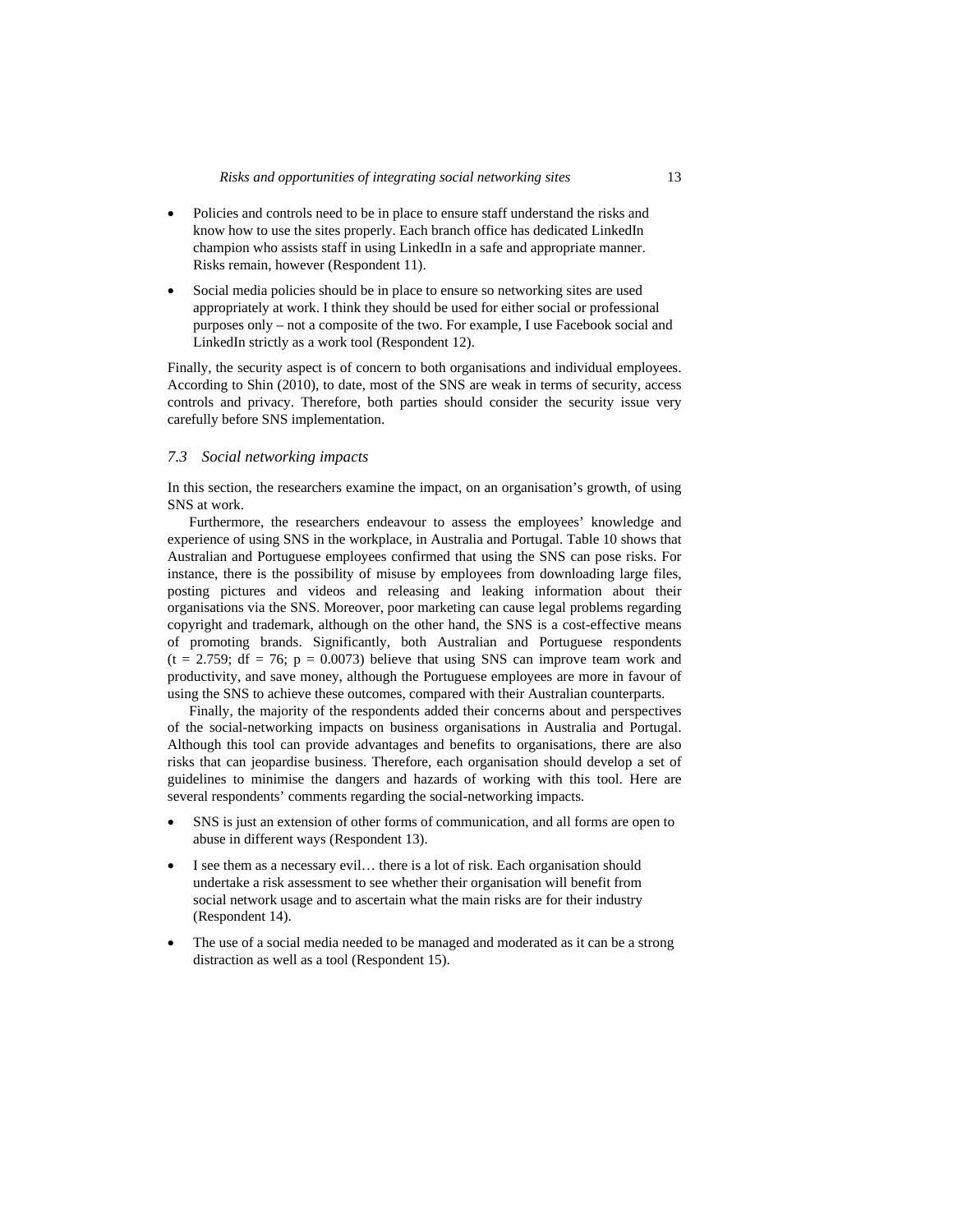Table 9 SNS barriers

| There are several barriers related to<br>privacy, legal issues, confidentiality<br>work, they include security issues,<br>using social networking sites at<br>and others | Country   | Strongly<br>disagree |   | Disagree Neutral Agree |                | Strongly<br>agree | Responses Mean |      | <b>STDEV</b> | comparisons<br><b>Means</b><br>t test |
|--------------------------------------------------------------------------------------------------------------------------------------------------------------------------|-----------|----------------------|---|------------------------|----------------|-------------------|----------------|------|--------------|---------------------------------------|
| work can impact on the security of<br>Using social networking sites at                                                                                                   | Australia |                      |   |                        | 15             | $\subseteq$       | 33             | 3.97 | 0.92         | $t = 0.05183$<br>$df = 80$ :          |
| client details and other confidential<br>important data (i.e., user details,<br>information).                                                                            | Portugal  |                      |   | ທ                      | 27             | $\overline{a}$    | 45             | 3.98 | 0.78         | $p = 0.9588$                          |
| Using social networking sites at the<br>work place can interfere in the                                                                                                  | Australia |                      |   |                        | $\frac{6}{1}$  | $\infty$          | 33             | 3.91 | 0.84         | $t = 0.9685$ ;<br>$df = 76$           |
| privacy of both the employee and<br>the organisation.                                                                                                                    | Portugal  |                      |   |                        | ಸ              |                   | 45             | 4.07 | 0.62         | $p = 0.3359$                          |
| consequences for activities carried<br>Organisation may face legal                                                                                                       | Australia |                      |   | $\sim$                 | $\overline{0}$ |                   | 33             | 4.06 | 0.79         | $t = 1.073$ ;<br>$df = 76$            |
| networking sites (e.g., posting<br>comments, videos, pictures in<br>out by employees on social<br>Facebook, Twitter)                                                     | Portugal  |                      |   | $\supseteq$            | 25             | $\infty$          | 45             | 3.87 | 0.76         | $p = 0.2868$                          |
| It is safe to use social networking<br>sites at work                                                                                                                     | Australia |                      | ७ | $\overline{9}$         |                |                   | 33             | 3.00 | 0.90         | $t = 0.2108$<br>$df = 77$ :           |
|                                                                                                                                                                          | Portugal  |                      |   | $\overline{0}$         | $\overline{a}$ |                   | $\frac{46}{5}$ | 2.96 | 0.78         | $p = 0.8336$                          |
|                                                                                                                                                                          |           |                      |   |                        |                |                   |                |      |              |                                       |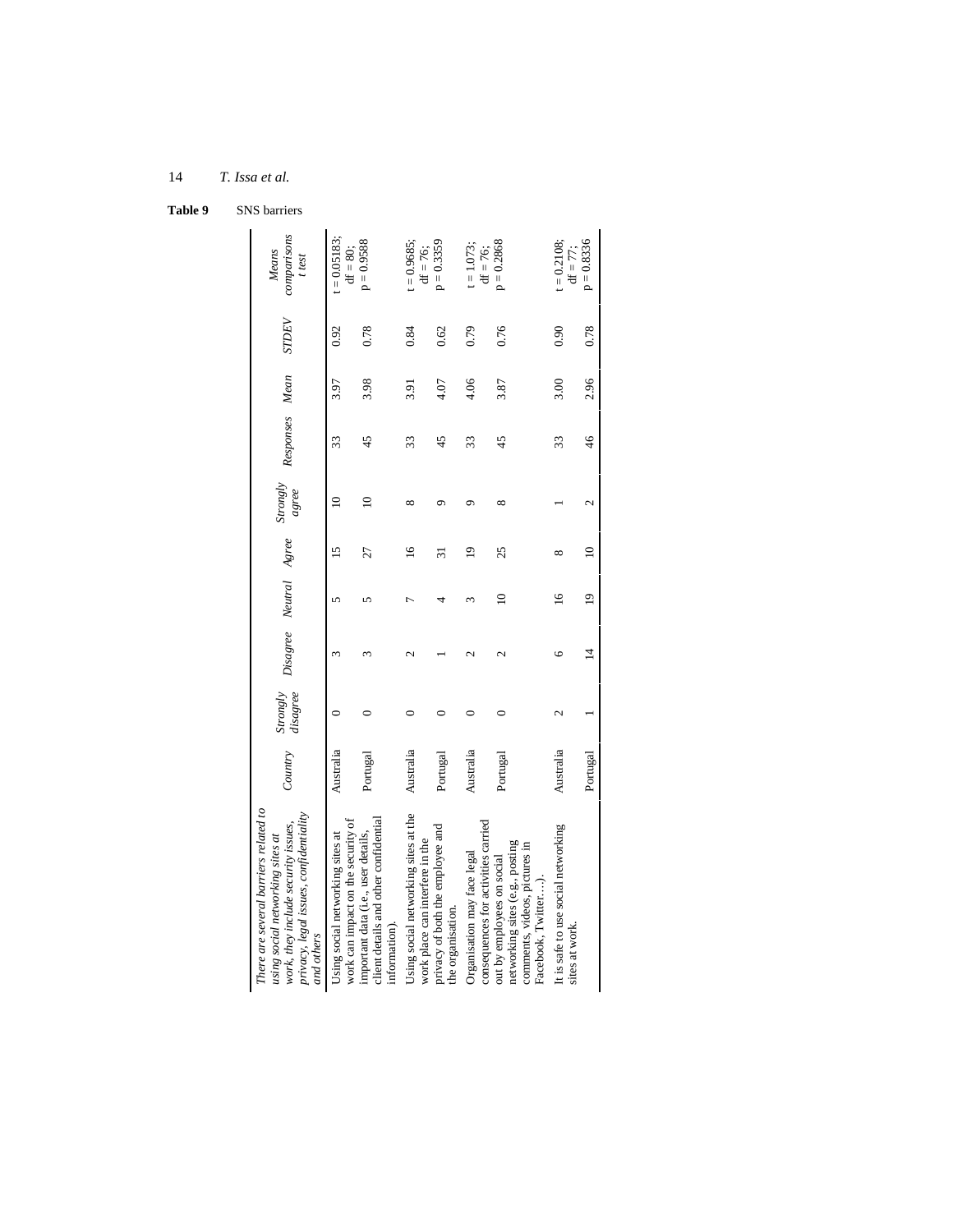| Table 10 | SNS impacts |
|----------|-------------|
|          |             |

| There are several impacts related to<br>using social networking sites usage<br>at work that can affect an<br>organisation's growth | Country   | Strongly<br>disagree | Disagree Neutral Agree |         | Strongly<br>agree | Responses Mean STDEV |      |               | comparisons<br><b>Means</b><br>t test |
|------------------------------------------------------------------------------------------------------------------------------------|-----------|----------------------|------------------------|---------|-------------------|----------------------|------|---------------|---------------------------------------|
| Using social networking sites at                                                                                                   | Australia |                      | 6                      | $\circ$ | O                 | 33                   | 3.85 | 0.87          | $t = 0.2131$ :                        |
| work may lead to misuse by users<br>(e.g., downloading large files,<br>posting pictures or videos)                                 | Portugal  |                      |                        |         |                   | 45                   | 3.89 | 0.78          | $p = 0.8318$<br>$df = 76$ :           |
| Using social networking sites risks                                                                                                | Australia |                      |                        |         |                   | 33                   | 3.61 | 0.97          | $t = 1.156$                           |
| data leakage in and out of the<br>organisation                                                                                     | Portugal  |                      |                        | 29      |                   | $\frac{4}{3}$        | 3.82 | 0.62          | $p = 0.2512$<br>$df = 75$ :           |
| Poor marketing can lead to legal                                                                                                   | Australia |                      |                        | $\circ$ |                   | 33                   | 3.85 | 1.71          | $t = 0.4877$                          |
| problems regarding copyright,<br>trademark, and others.                                                                            | Portugal  |                      |                        | 28      |                   | 45                   | 3.93 | 0.72          | $p = 0.6272$<br>$df = 76$ :           |
| Using social networking sites is a                                                                                                 | Australia |                      |                        | $\circ$ |                   | 33                   | 4.09 | 0.72          | $t = 1.470$ ;                         |
| cost effective way of promoting<br>brands.                                                                                         | Portugal  |                      |                        | Ω       |                   | 45                   | 4.31 | 0.60          | $p = 0.1468$<br>$df = 76$ :           |
| Social networking sites can improve                                                                                                | Australia |                      | ७                      |         |                   | 33                   | 3.00 | $\frac{8}{1}$ | $t = 2.759$ ;                         |
| team work, productivity, save time<br>and money                                                                                    | Portugal  |                      | W                      | ಸ       |                   | 45                   | 3.60 | 0.91          | $p = 0.0073$<br>$df = 76$ :           |
|                                                                                                                                    |           |                      |                        |         |                   |                      |      |               |                                       |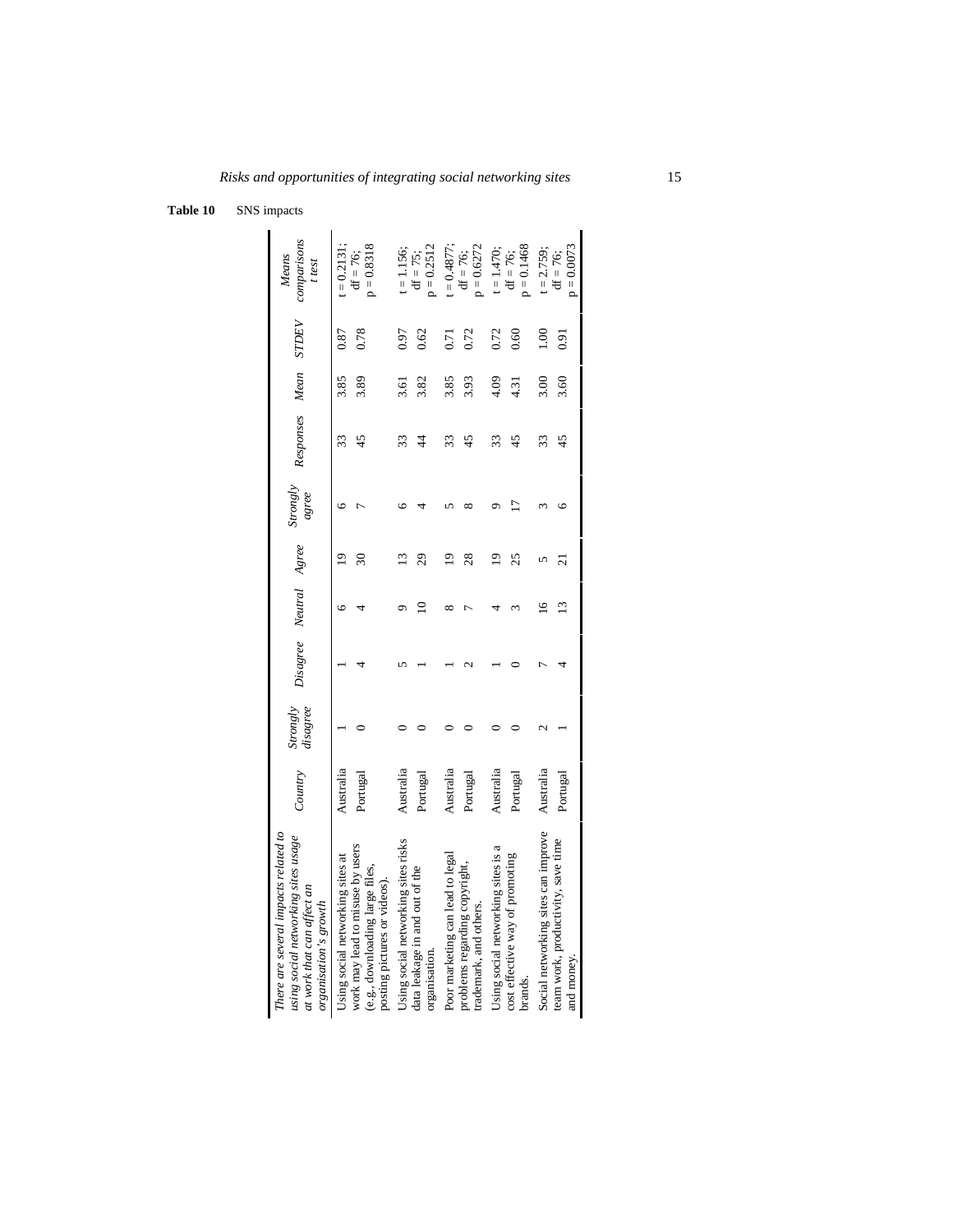#### *7.4 Social networking policies*

In this section, the researchers assess whether the participants have read the rules, policies, and regulations that are related to the use of social-networking in business.

Table 11 shows that both Australian and Portuguese respondents confirmed and endorsed that policies and guidelines for implementing SNS in organisations are essential, and that, before the implementation of SNS, an organisation's management must develop strict guidelines and policies to control the information internally and externally and ensure that their employees follow the guidelines and are aware of the consequences of non-compliance, especially in relation to security and privacy. However, Portuguese respondents were unconvinced and unsure that employees should follow workplace policies when using SNS at work, compared with Australian respondents who were very keen to adopt these guidelines. Furthermore, another significant result emerged in relation to an administrator in the organisation monitoring the employees who can access SNS. Australian respondents were against this idea as this can threaten their security and privacy both internally and externally (Broughton et al., 2009). On the other hand, other studies confirmed that employees have major concerns about social-networking services in relation to the intellectual property copyright in terms of who will have control over "who gets to view what they publish" (Clarke, 2010). Therefore, to solve this problem, an agreement should be established between employees and organisations to ensure that there is an understanding of employees' rights to privacy and security, especially when using social networking.

Finally, the comments from the respondents indicate that it is important to establish a policy in the workplace for the use of SNS. They also comment that employees must be educated in using SNS more effectively and the employer has the right to take action against employees if inappropriate behaviour is imputed to the organisation. Here are some comments from the respondents regarding social-networking policies.

- Providing a regulated and monitored framework for use of social sites, highlighting individual's responsibilities for appropriate use is critical to ensuring these sites provide value to organisations (Respondent 16).
- Workplace has the right to take action against employees if something is reported inappropriately about the firm (Respondent 17).
- Educating staff to use SNS are more effective and just more important than implementing policies and monitoring of usage (Respondent 18).

With regards to workplace policy, these needs to be clearly indicated in the policy documents and included within terms and conditions of use documents that all staff sign and agree to when joining the organisation.

• Further, regular updates and reminders need to be issued to ensure staffs are aware of their responsibilities (Respondent 19).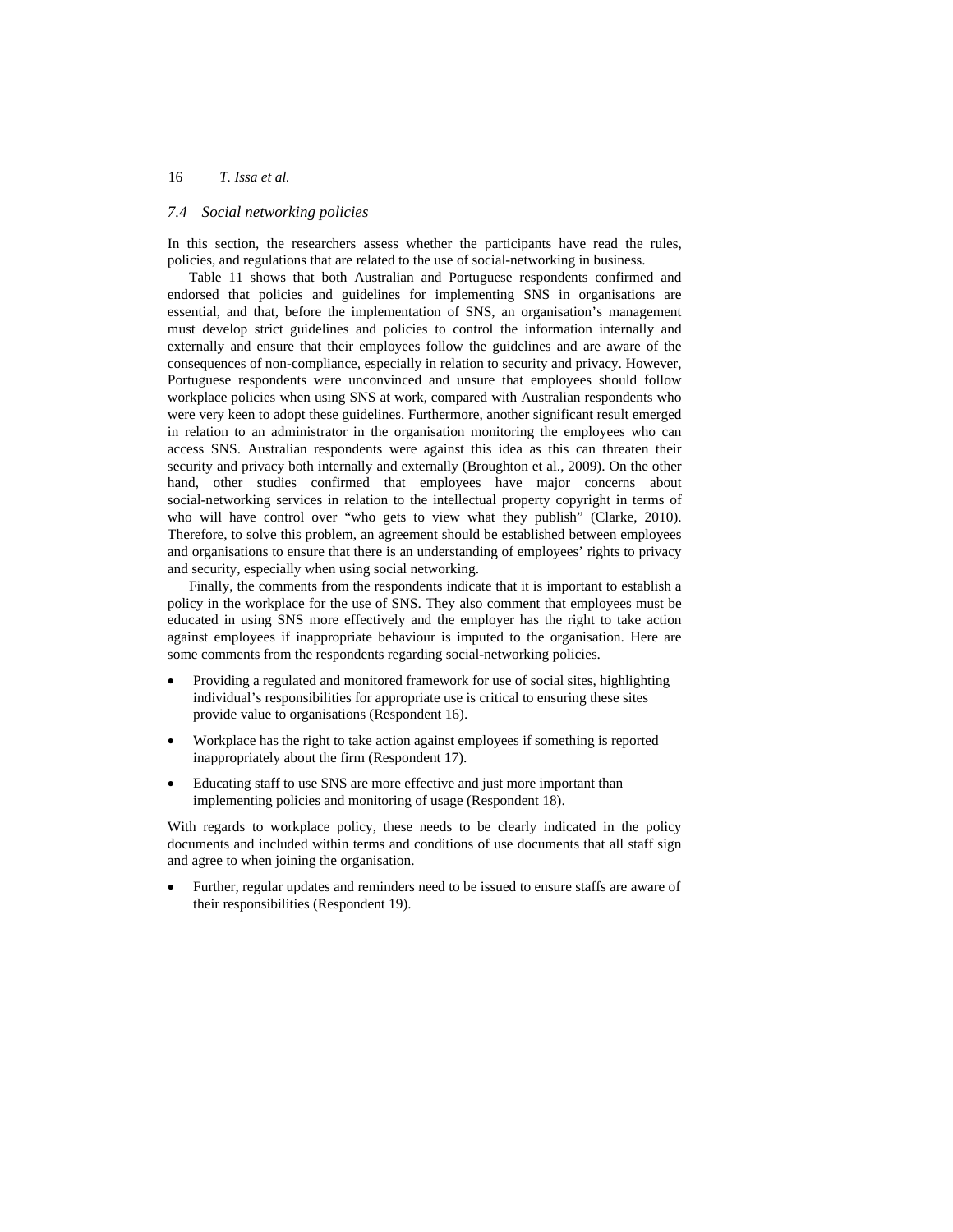| To obtain the best results from social<br>networking sites usage, in a safe ana<br>secure environment, users have to<br>follow organisation's rules,<br>regulations, and policies. | Country   | Strongly<br>disagree | Disagree Neutral Agree |                     | Strongly<br>agree | Responses Mean |      | <b>STDEV</b>   | comparisons<br>Means<br>t test |
|------------------------------------------------------------------------------------------------------------------------------------------------------------------------------------|-----------|----------------------|------------------------|---------------------|-------------------|----------------|------|----------------|--------------------------------|
| Users must follow particular rules and                                                                                                                                             | Australia |                      |                        | $\circ$             |                   | 33             | 4.12 | 0.96           | $t = 1.173$ ;                  |
| regulations while using social<br>networking sites at the work.                                                                                                                    | Portugal  |                      |                        | 28                  | 15                | 4              | 4.32 | 0.52           | $p = 0.2445$<br>$df = 75;$     |
| Social networking sites can be used at                                                                                                                                             | Australia |                      | $\subseteq$            | $\overline{\infty}$ |                   | 33             | 3.64 | 0.82           | $= 0.4214$                     |
| work place with limited user<br>privileges.                                                                                                                                        | Portugal  |                      |                        | ಸ                   |                   | $\overline{4}$ | 3.73 | $\overline{0}$ | $p = 0.6747$<br>$df = 75$ :    |
| Access to social networking sites can                                                                                                                                              | Australia |                      |                        | 22                  |                   | 33             | 3.69 | 0.98           | $t = 2.436$ ;                  |
| be monitored by an administrator in<br>the organisation.                                                                                                                           | Portuga   |                      |                        | $\frac{8}{2}$       |                   | $\sharp$       | 3.07 | 1.19           | $p = 0.0172$<br>$df = 75;$     |
| Employees must be careful when                                                                                                                                                     | Australia |                      |                        | ە                   | $\frac{8}{18}$    | 33             | 4.55 | 0.51           | $t = 0.7625$                   |
| comments about their work place or<br>posting links, pictures, videos, and<br>any other organisations.                                                                             | Portugal  |                      |                        | 23                  | $\frac{8}{2}$     | $\overline{4}$ | 4.34 | 0.61           | $p = 0.4418$<br>$df = 75;$     |
| Employees must read privacy                                                                                                                                                        | Australia |                      |                        | $\overline{6}$      | 15                | 33             | 4.39 | 0.61           | $t = 1.148$                    |
| conditions of the social networking<br>statements, and the terms and<br>site before using it at work.                                                                              | Portugal  |                      |                        | $\overline{8}$      | $\frac{8}{2}$     | \$             | 4.20 | 0.79           | $p = 0.2546$<br>$df = 75;$     |
| Employees must follow their work                                                                                                                                                   | Australia |                      |                        | $\overline{5}$      | $\frac{8}{2}$     | 33             | 4.54 | 0.51           | $t = 2.104;$                   |
| place policies when using social<br>networking sites at work                                                                                                                       | Portugal  |                      |                        | 29                  | 4                 | \$             | 4.27 | 0.59           | $p = 0.0387$<br>$df = 75;$     |
| Work place has the right to take                                                                                                                                                   | Australia |                      |                        | $\frac{6}{1}$       | $\overline{c}$    | 33             | 4.18 | 0.77           | $= 0.6648$                     |
| action against employees who violate<br>policy while using social networking<br>sites at work                                                                                      | Portugal  |                      |                        | 27                  | $\supseteq$       | 43             | 4.07 | 0.67           | $p = 0.5082$<br>$df = 74$ :    |

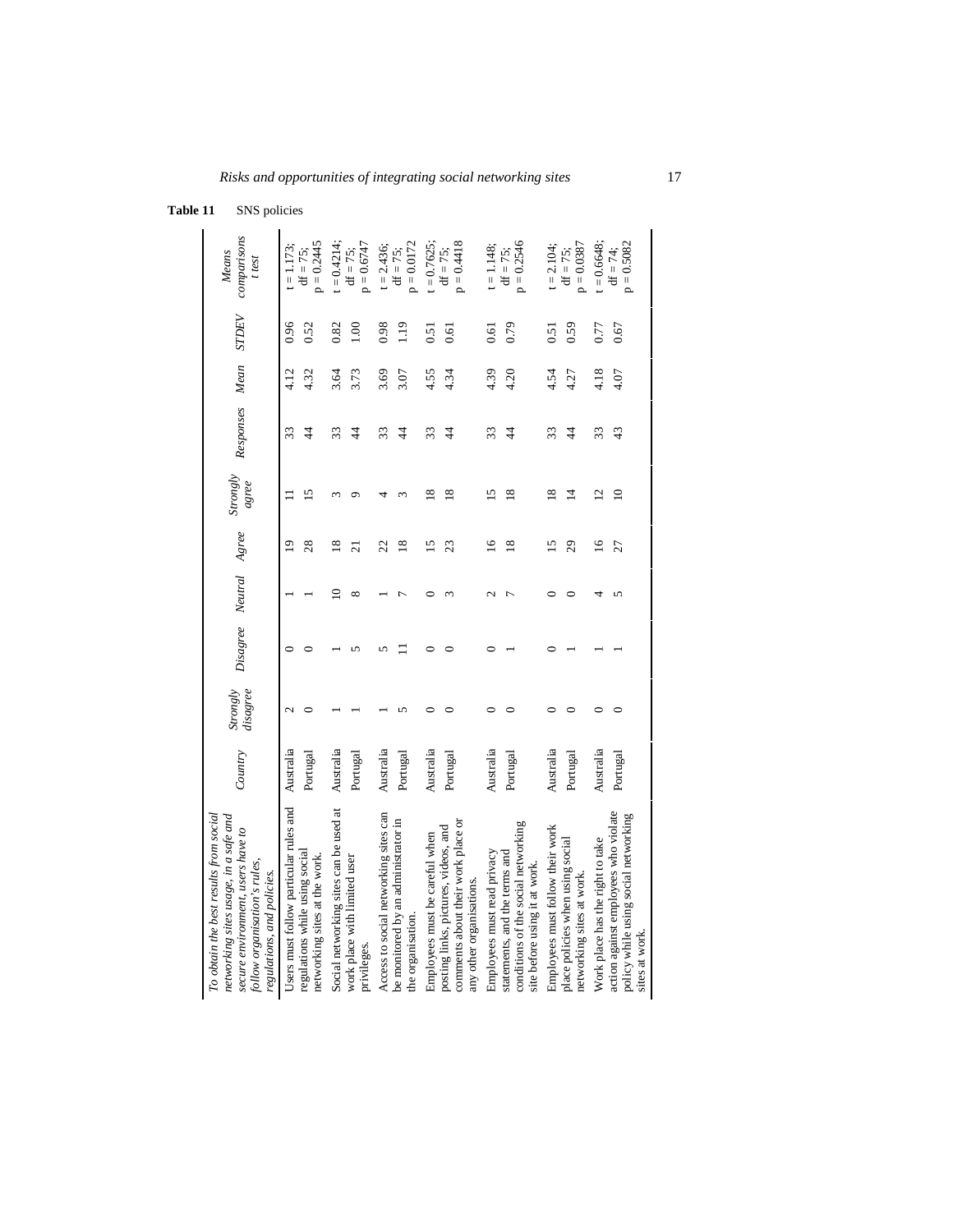#### **8 Discussions**

This study aims to examine the risks and opportunities associated with integrating SNS in the workplace. An online survey was developed based on the current literature review, and was conducted to examine the attitudes of 80 Australian and Portuguese employees toward the implementation of SNS in their organisations. Organisations may be exposed to several risks when implementing SNS in the workplace; these include security, privacy legal issues, and misuse and data leakage. From the employee perspective, the risks include discrimination, inappropriate use of work hours. SNS in the workplace has positive impacts in terms of marketing, efficiency and cost-saving. To resolve the SNS risks, organisations should follow certain policies regarding the use of SNS in the workplace.

The study's aim and question were answered by analysing the online survey, as it was confirmed by the Australian and Portuguese respondents that SNS use by employees can bring opportunities as well risks. This study confirmed the SNS literature review as well new opportunities and risks are identified. The Australian and Portuguese respondents indicated that SNS use in the workplace can be advantageous to both an organisation and its employees, as it is a useful and simple tool that can be utilised for marketing, communication and collaboration among employees, customers and stakeholders. Customer satisfaction can be easily ensured by communication through SNS as their issues and queries can be attended to smoothly and in real time. The SNS can improve team work, facilitate project management, and promote knowledge-sharing (see Figure 1).



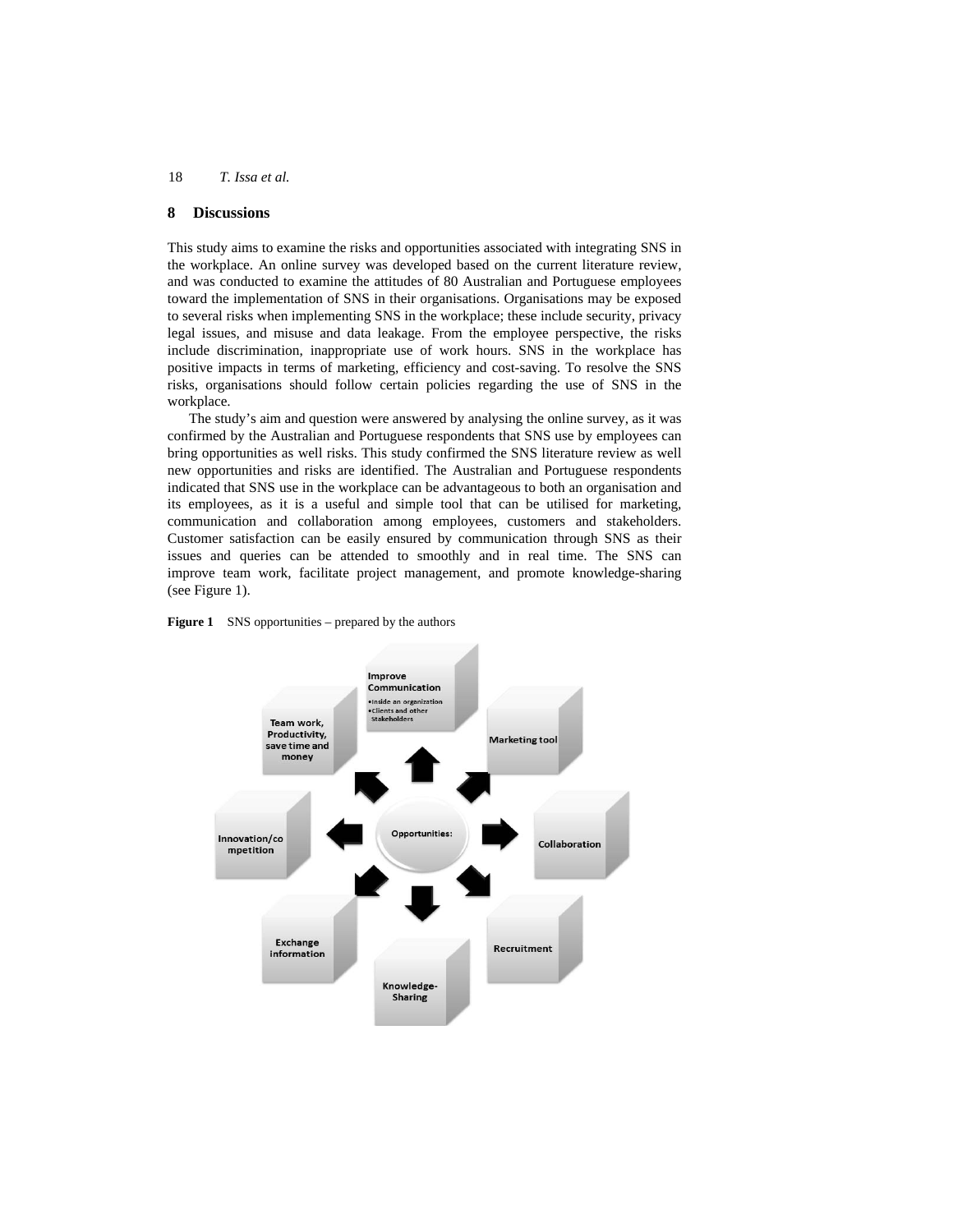However, SNS in a workplace can present several risks to an organisation. Firstly, employees might not readily adopt SNS in their work practices. Sometimes poor marketing can lead to legal issues or loss of reputation. Technical problems associated with SNS include loss of bandwidth by downloading huge files, videos and images, data leakage, and memory loss, virus attacks, phishing, identity theft, hacking, and network slowdowns. Recruiters might not conduct more than a background check of candidates unless it is necessary for a specific job profile. However, the details in the social-networking profile page may not be true, and the skills of a candidate cannot be judged by his/her social-networking profile page. It is moreover, a personal page of an individual; it must not be compared to any profession. Most of these impacts are caused by the employees, so they have to maintain self-control to minimise this and follow organisations guidelines and policies in relation to SN. From this study the Australian and Portuguese respondents confirmed that SNS use in an organisation can cause severe risks from security, legal and privacy, data leakage, discrimination, misuse, and inappropriate use of work hours (see Figure 2).

**Figure 2** SNS risks – prepared by the authors



Therefore, before implementing and using SNS in organisations, management must identify and justify the needs and benefits of using it. Although there are numerous benefits for organisations themselves, employees can also be advantaged by SNS in the workplace in terms of marketing, recruitment, communication, research, cutting edge developments, and acquisition of new knowledge and skills. Finally, the aim of this study is to produce some recommendations to any organisations considering the adoption of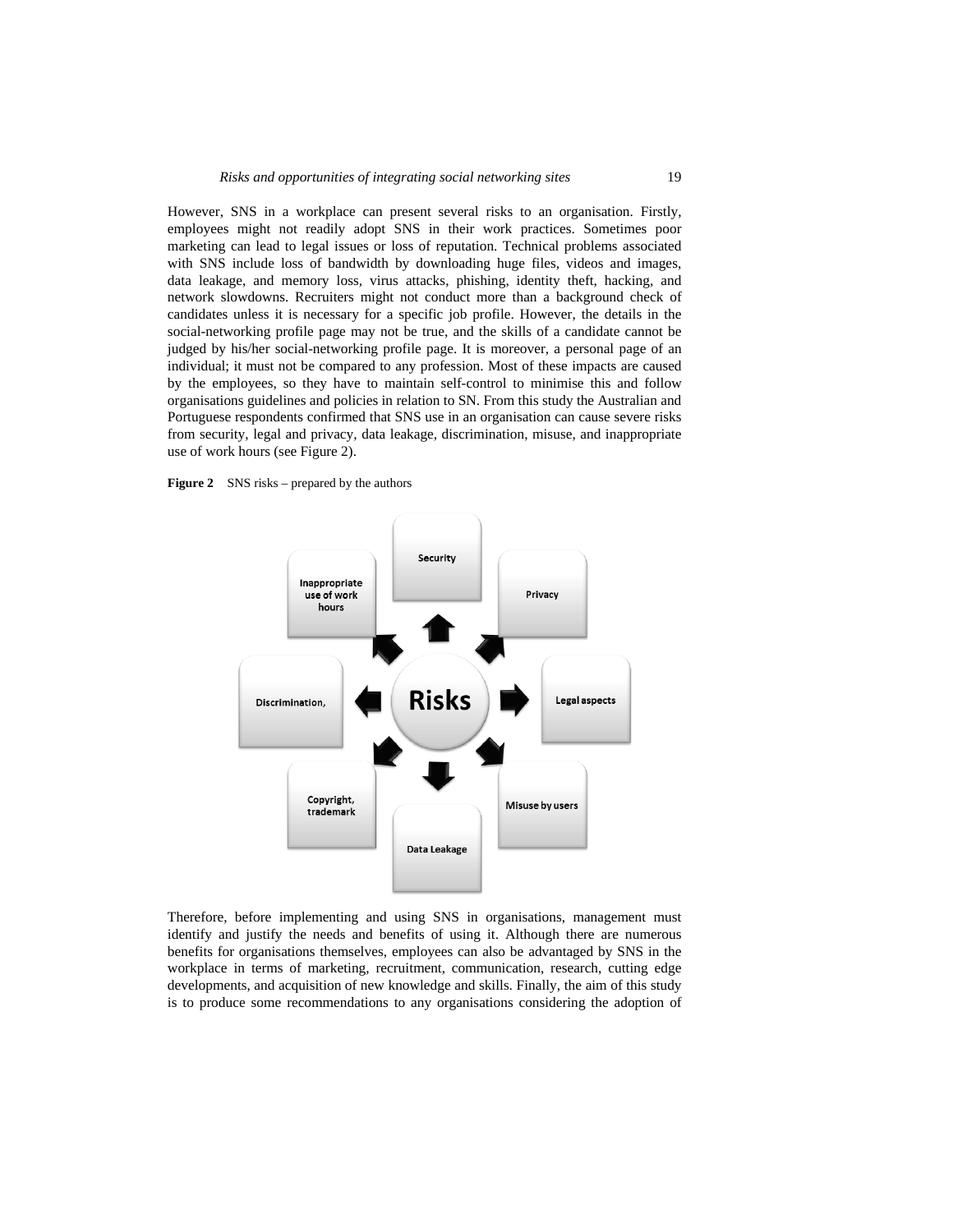SNS in the workplace. These recommendations may help to eliminate or reduce the risks associated with SNS. Organisations must have an understanding of the SNS they are planning to use at work. A detailed study should be conducted prior to the implementation or use of SNS at work or before allowing employees to use SNS during work hours.

# **9 Recommendations**

In addition to discussing the SNSs' benefits, barriers, impacts and policies, the researchers have also formulated a practical set of recommendations and endorsements which organisations are advised to consider before implementing SNS in their organisations. These recommendations were derived from this study and from the literature review (Cummings, 2013; eMarketer, 2013a; Kane et al., 2010; Keenan, 2009; Kelin, 2008; Langheinrich and Karjoth, 2010; Lin and Lu, 2011; Swensrud, 2011b; Velasquez et al., 2009; Weaver and Morrison, 2008). Before implementing SNS, the following recommendations should be heeded:

- organisations must choose the SNS that is right for their organisation
- organisations must assess their SNS before its implementation, and make appropriate changes based on employees' feedback
- organisations must work together with their employees when implementing SNS in the workplace
- organisations must ensure that all employees are made aware of SNS policies and guidelines before implementation
- organisations must inform their existing clients and stakeholders about the use of SNS in their organisation
- organisations must have a team of experienced administrators to monitor and control the SNS activities
- employees must sign a legal agreement before using the SNS in the workplace
- employees and stakeholders' common sense and awareness must be taken into account
- employees must use SNS only for work-related purposes
- employees must be cautious, ethical and honest when using SNS in the workplace
- employees must use their company profiles only for their work
- employees must not discriminate against or defame any other employees within the organisation when communicating via SNS
- employees must exercise care and discretion when handling confidential information
- employees must think before posting anything online
- employees must obtain prior permission and legal advice from relevant authorities before using SNS for marketing purposes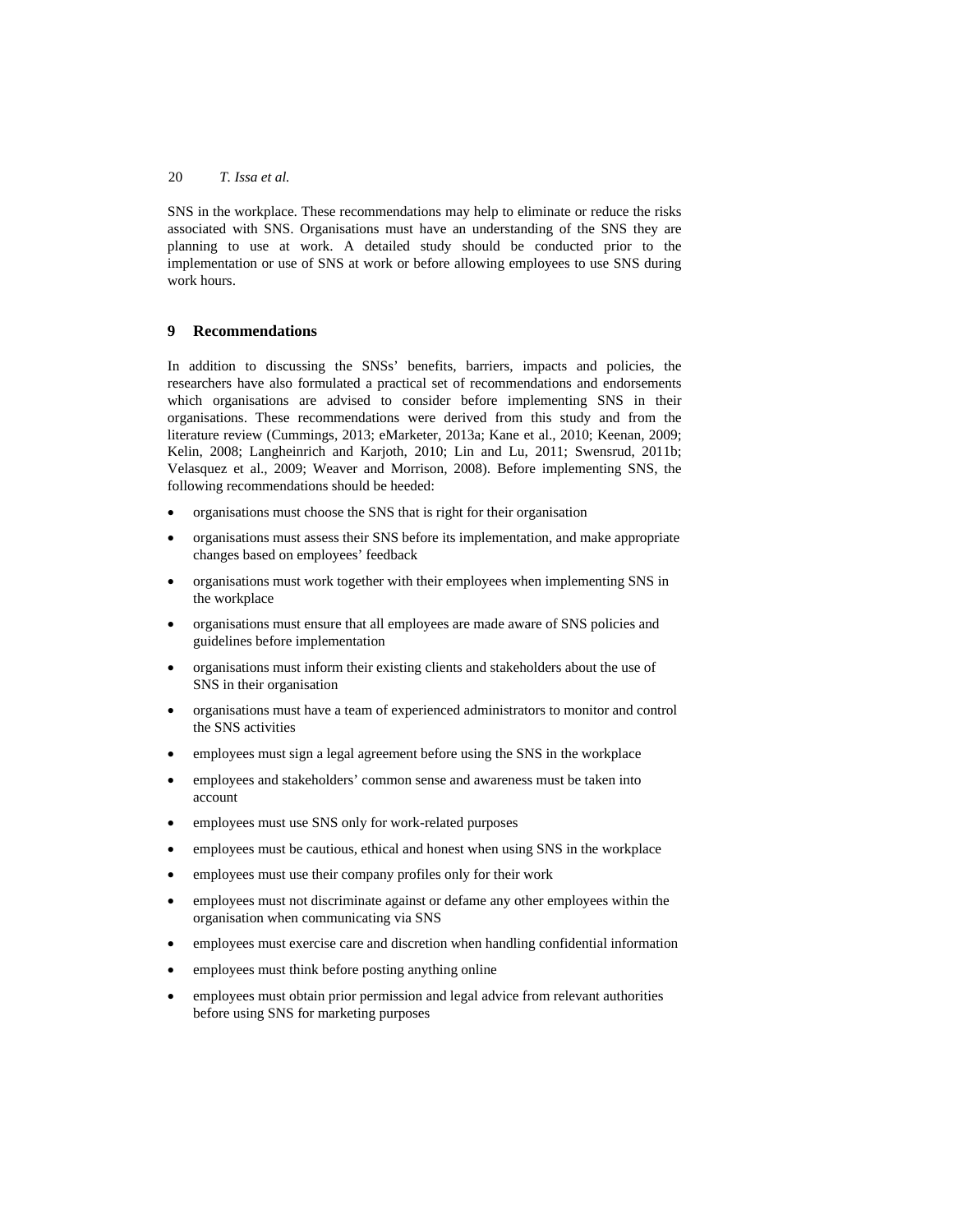- employees are not permitted to download movies, music, videos or any other files that exceed a specified size
- employees should not share with customers and stakeholders any confidential information or any sensitive data regarding the organisation, personal details, user details, etc., in social-networking pages
- employees must consider the privacy of the organisation and other employees when using SNS
- employees must understand the privacy settings of the SNS they use at work.

# **10 Limitations**

This study examined the risks and opportunities behind SNS adoption in Australian and Portuguese enterprises. The survey concluded that using SNS in enterprises can bring various opportunities from communications, collaboration, cutting edge and recruitment; however, security, privacy and law are considered the risks of implementing SNS in organisations. This study was limited to 80 responses, however, to strengths the study aims and objectives, further study with substantial and distinct countries is required.

#### **11 Conclusions**

SNS is the second most popular tool after the internet; many companies globally and locally are using the SNS to establish their vision and mission and to improve communication and collaboration among employees and stakeholders. The purpose of this study was to examine the risks and opportunities from the perspective of Australian and Portuguese employees. An online survey was conducted to examine the risks and opportunities associated with the use of SNS in their organisations. It was confirmed that Australian and Portuguese respondents, despite the vast mixture culture, and languages, confirmed that this tool improved the communication and collaboration among employees and stakeholders. Conversely, the use of SNS can pose risks to security and privacy. This study confirmed the literature review discussion to SNS use in organisations; as well, a new theoretical significance is added to SNS literature review to risks and opportunities. Finally, a set of recommendations was developed by the researchers to assist organisations to successfully adopt SNS as part of their operations. It is highly likely that social networking will continue to expand in the future. Most organisations are at the initial stage of using SNS and full implementation will take some time. In future SNS will be capable of handling projects, the process starting from the planning until implementation, but some kind of technology has to be developed to ensure security in each organisation.

The only way to use social networking in a secure way is by following organisation policies and guidelines. Moreover, organisations can develop their own social-networking platforms, which can be monitored and controlled smoothly. This can be implemented easily since it will be related to the nature of the organisation. SNS is an important business tool for organisations, as it connects employees in the organisation and encourages collaboration, teamwork, knowledge-sharing, and problem-solving in real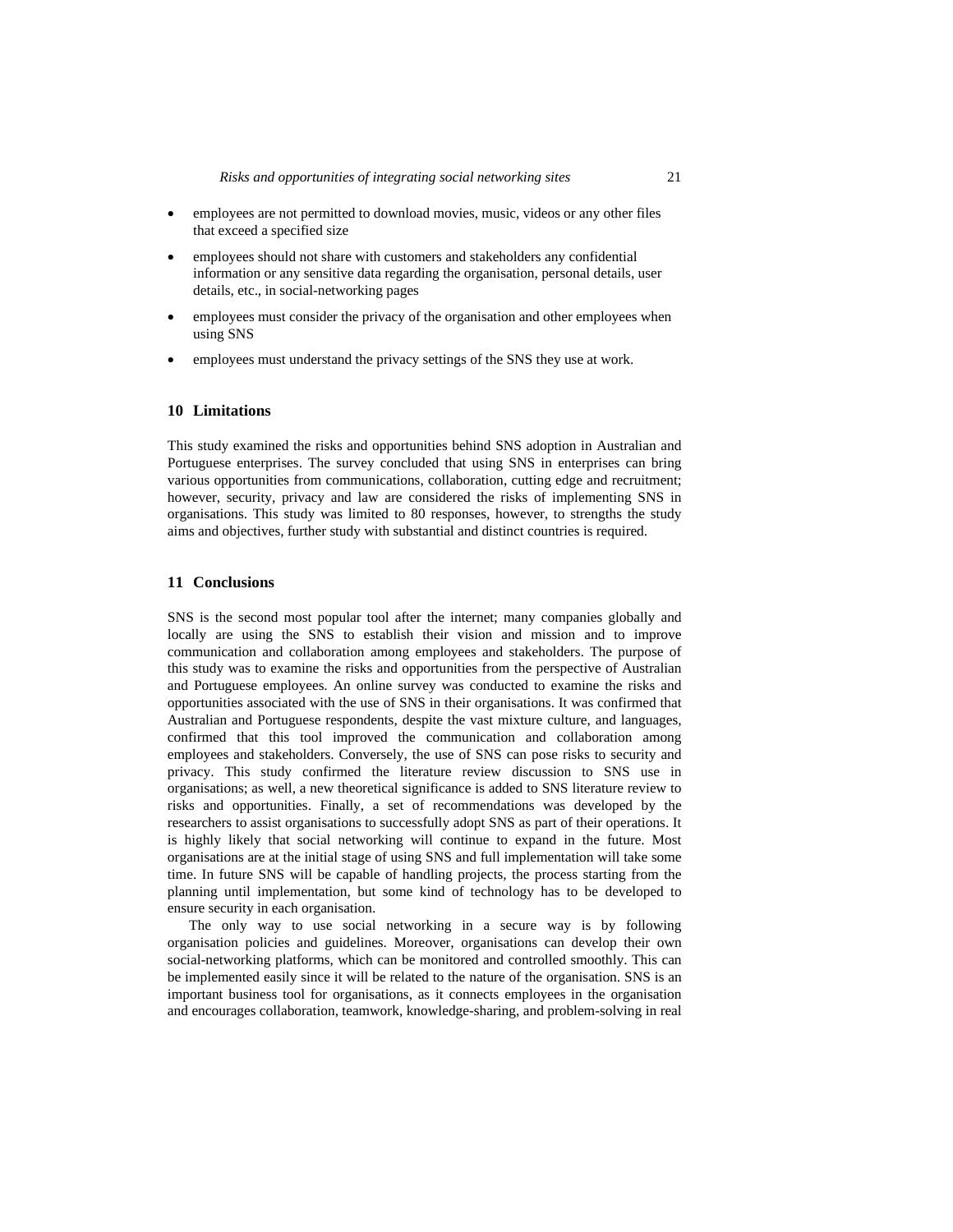time, thereby reducing the work load and increasing profit. Overall, it encourages cooperation and collaboration among all employees in the workplace, but security, privacy and legal should be considered before the implementation by using guidelines or conducting a workshop in the organisations to raise the alarm behind SNS risks.

# **References**

- All Twitter (2013) *One in Four People Worldwide Use Social Media* [online] http://www.mediabistro.com/alltwitter/social-media-worldwide-growth\_b45043 (accessed 24 July).
- Anonymous (2009) 'Social networking and the workplace making the most of Web 2.0 technologies', *Strategic Direction*, Vol. 25, No. 8, pp.20–23.
- Aral, S. (2013) 'Social media and business transformation: a framework for research', *Information Systems Research*, Vol. 24, No. 1, pp.3–13.
- Begel, A., Bosch, J. and Storey, M. (2013) 'Bridging software communities through social networking', *Software, IEEE*, Vol. 30, No. 1, pp.26–28.
- Bennett, J., Owers, M., Pitt, M. and Tucker, M. (2010) 'Workplace impact of social networking', *Property Management*, Vol. 28, No. 3, pp.138–48.
- Broughton, A., Higgins, T., Hicks, B. and Cox, A. (2009) *Workplaces and Social Networking The Implications for Employment Relations*, The Institute for Employment Studies, UK [online] http://www.acas.org.uk/media/pdf/f/q/1111\_Workplaces\_and\_Social\_Networking-accessibleversion-Apr-2012.pdf (accessed 10 May 2014).
- Buffer (2013) *Social Media in 2013: User Demographics for Twitter, Facebook, Pinterest and Instagram* [online] http://blog.bufferapp.com/social-media-in-2013-user-demographicsfor-twitter-facebook-pinterest-and-instagram (accessed 24 July).
- Burrus, D. (2010) 'Social networks in the workplace: the risk and opportunity of business', *Strategy and Leadership*, Vol. 38, No. 4, pp.50–53.
- Cavana, R.Y., Delahaye, B.L. and Sekaran, U. (2001) *Applied Business Research: Qualitative and Quantitative Methods*, John Wiley & Sons, Australia.
- Chen, R. and Sharma, S.K. (2013) 'Self-disclosure at social networking sites: an exploration through relational capitals', *Information Systems Front*, Vol. 15, No. 2, pp.269–78.
- Clarke, M. (2010) *Controlling Privacy on Social Networking Services* [online] http://www.uxmatters.com/mt/archives/2010/04/controlling-privacy-on-social-networkingservices.php (accessed 29 October 2012).
- Cosenza, V. (2011) *World Map of Social Networks* [online] http://www.vincos.it/world-map-ofsocial-networks/ (accessed 16 November 2011).
- Couper, M.P., Traugott, M.W. and Lamias, M.J. (2001) 'Web survey design and administration', *Public Opinion Quarterly*, Vol. 65, No. 2, pp.230–253.
- Cummings, J. (2013), 'The impact of intra-organizational social networking sites on impression formation', *Journal of Information Systems Applied Research*, Vol. 6, No. 2, pp.40–50.
- Dazainfo (2013) *Social Media Growth 2013 2017: Every Forth Person on Planet Use Social Media* [online] http://www.dazeinfo.com/2013/06/20/social-media-growth-2013-2017-everyforth-person-on-planet-use-social-media-study/ (accessed 24 July).
- Dillman, D. (2007) *Mail and Internet Surveys 'The Tailored Design Method'*, 2nd ed., John Wiley & Sons, Inc., USA.
- eMarketer (2013a) *Social Networking Reaches Nearly One in Four Around the World* [online] http://www.emarketer.com/Article/Social-Networking-Reaches-Nearly-One-Four-Around-World/1009976 (accessed 24 July).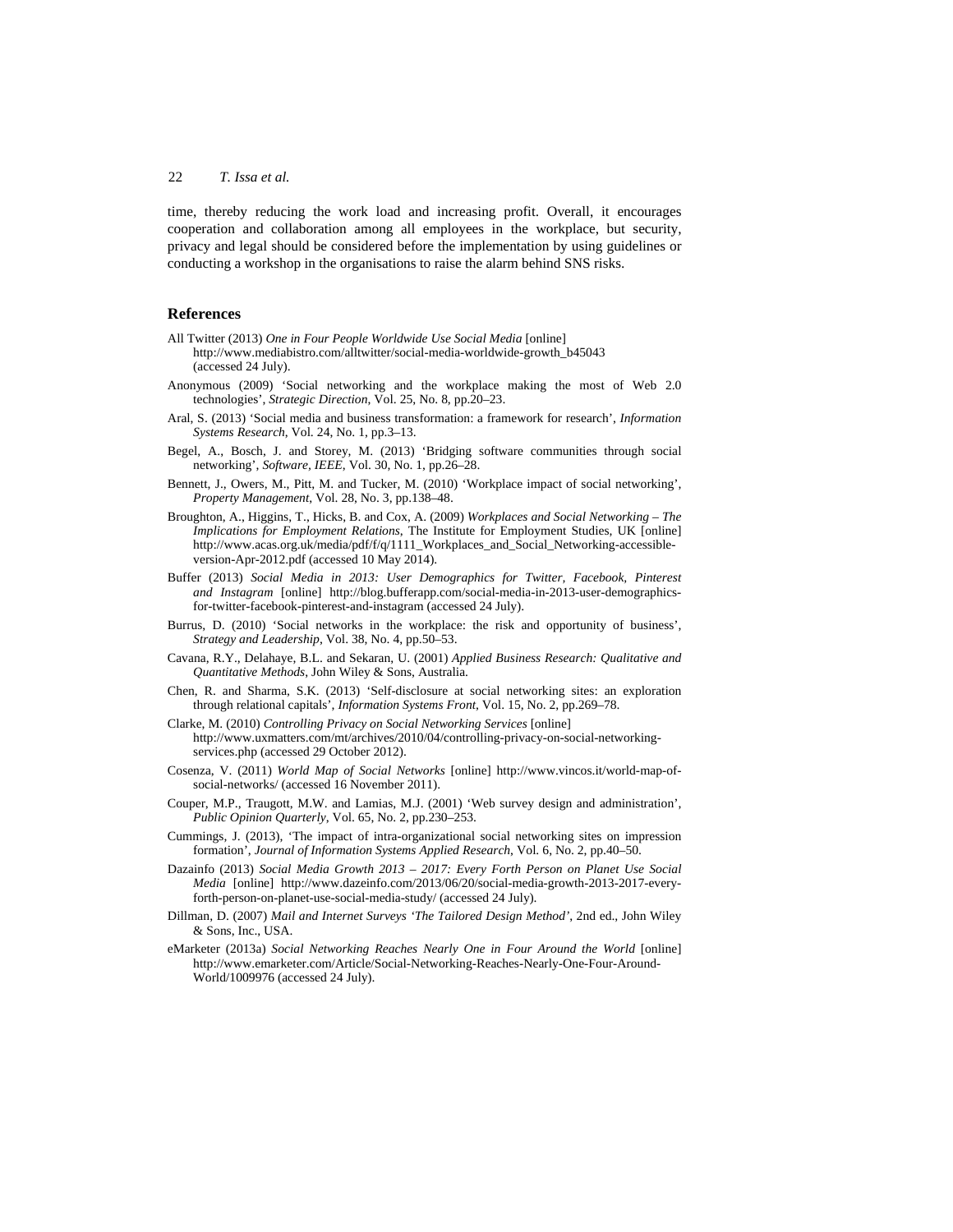- eMarketer (2013b) *Which Social Networks Are Growing Fastest Worldwide* [online] http://www.emarketer.com/Article/Which-Social-Networks-Growing-Fastest-Worldwide/1009884#AWfy1igxT9qvfSwf.99 (accessed 24 July).
- European Travel Commission (2011) *Social Networking and UGC* [online] http://www.newmediatrendwatch.com/world-overview/137-social-networking-and-ugc (accessed 16 November).
- Fan, W. and Yan, Z. (2010) 'Factors affecting response rates of the web survey: a systematic review', *Computers in Human Behavior*, Vol. 26, No. 2, pp.132–139.
- Finin, T., Ding, L., Zhou, L. and Joshi, A. (2005) 'Social networking on the semantic web', *The Learning Organization*, Vol. 12, No. 5, pp.418–435.
- Fleming, C. and Bowden, M. (2009) 'The most commonly cited disadvantages of web-based surveys are sample frame and non-response bias', *Journal of Environmental Management*, Vol. 90, No. 1, pp.284–292.
- Forrester Research (2010) *Social Networking in The Enterprise: Benefits and Inhibitors*, Forrester Research, USA.
- Gordon, J. and McNew, R. (2008) 'Developing the online survey', *Nurs. Clin. N. Am.*, Vol. 43, No. 4, pp.605–619.
- Hodgkiss, K. (2011) *Staff on Facebook and Twitter? Five Things You Need to Know to Avoid a Social Media Lawsuit* [online] http://www.silicon.com/management/hr/2011/11/17/staff-onfacebook-and-twitter-five-things-you-need-to-know-to-avoid-a-social-media-lawsuit-39748235/?s\_cid=103 (accessed 17 November 2011).
- Hudson, S. and Thal, K. (2013) 'The impact of social media on the consumer decision process: Implication for tourism marketing ', *Journal of Travel and Tourism Marketing*, Vol. 30, Nos. 1–2, pp.156–60.
- Issa, T. and Kommers, P. (2013) 'Social networking for web-based communities', *Int. J. Web Based Communities*, Vol. 9, No. 1, pp.5–24.
- Judge, D. (2010) *How Social is Your Store?* [online] http://www.marketingweek.co.uk/opinion/how-social-is-your-store?/3015767.article (accessed 28 October 2012).
- Kane, K., Robinson, J. and Berge, Z. (2010) 'Tapping into social networking collaborating enhances both knowledge management and e-learning', *VINE: The Journal of Information and Knowledge Management Systems*, Vol. 40, No. 1, pp.62–70.
- Kaplan, A.M. and Haenlein, M. (2010) 'Users of the world, unite! The challenges and opportunities of social media', *Business Horizons*, Vol. 53, No. 1, pp.59–68.
- Karkukly, W. (2011) *An Investigation into Outsourcing of PMO Functions for Improved Organizational Performance: A Quantitative and Qualitative Study*, Trafford Publishing, USA.
- Keenan, A. (2009) 'Sociability and social interaction on social networking websites', *Library Review*, Vol. 58, No. 6, pp.438–50.
- Kelin, K. (2008) *Are Social Networking Sites Useful for Business?* [online] http://www.businessweek.com/print/smallbiz/content/aug2008/sb2008086\_346094.htm (accessed 22 November 2011).
- Landman, M.P., Shelton, J., Kauffmann, R.M. and Dattilo, J.B. (2010) 'Guidelines for maintaining a professional compass in the era of social networking', *Journal of Surgical Education*, Vol. 67, No. 6, pp.381–386 [online] ScienceDirect database (accessed 28 May 2011).
- Langheinrich, M. and Karjoth, G. (2010) 'Social networking and the risk to companies and institutions', *Information Security Technical Report*, Vol. 15, No. 2, pp.51–56.
- Likert, R. (1932) 'A technique for the measurement of attitudes', *Archives of Psychology*, Vol. 22, No. 140, p.55.
- Lin, K. and Lu, H. (2011) 'Why people use social networking sites: an empirical study integrating network externalities and motivation theory', *Computers in Human Behavior*, Vol. 27, No. 3, pp.1152–1161.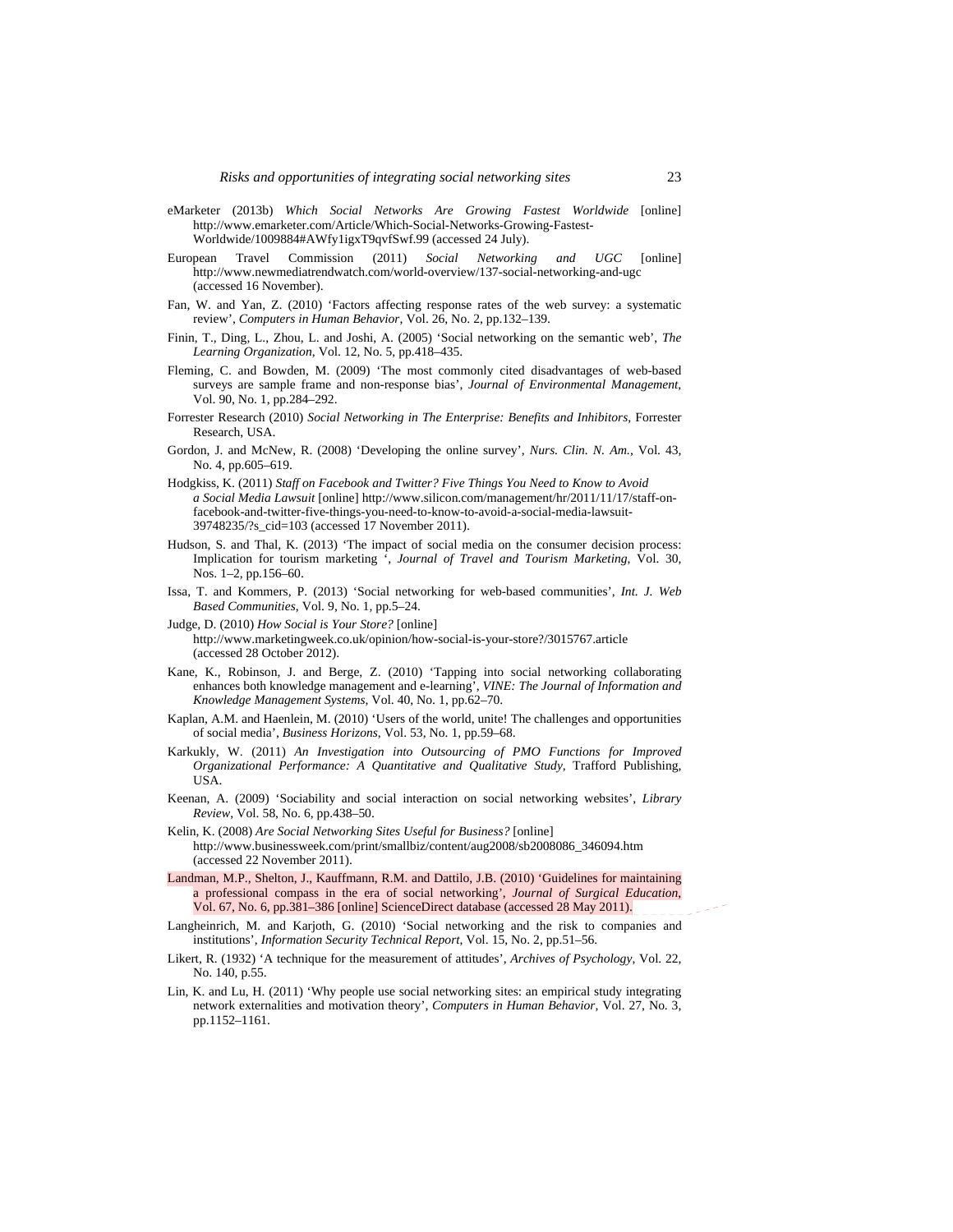- Mahajan, P. (2009) 'Use of social networking in a linguistically and culturally rich India', *The International Information & Library Review*, Vol. 41, No. 3, pp.129–136.
- Mangold, G. and Faulds, D. (2009) 'Social media: the new hybrid element of the promotion mix '. *Business Horizons*, Vol. 57, No. 4, pp.357–65.
- Metcalf, L. and Benn, S. (2012) 'The corporation is ailing social technology: creating a 'fit for purpose' design for sustainability', *Journal of Business Ethics*, Vol. 111, No. 1, pp.195–210.
- Mulligan, N. (2013) *The World Wide State of Social Networks* [online] http://wearesocial.net/blog/2013/06/worldwide-state-social-networks/ (accessed 24 July).
- MVF Global (2011a) *Lead Generation and Internet Marketing in Australia* [online] http://www.mvfglobal.com/australia (accessed 16 November 2011).
- MVF Global (2011b) *Lead Generation and Internet Marketing in Portugal* [online] http://www.mvfglobal.com/portugal (accessed 16 November 2011).
- O'Brien, H. and Toms, E. (2010) 'The development and evaluation of a survey to measure user engagement', *Journal of American Society for Information Science and Technology*, Vol. 61, No. 1, pp.50–69.
- Park, H. and Lee, H. (2013) 'Show us you are real: the effect of human-versus-organizational presence on online relationship building through social networking sites', *Cyberpsychology, Behavior, and Social Networking*, Vol. 16, No. 4, pp.265–271.
- Sekaran, U. (2003) *Research Methods for Business 'A Skill Building Approach'*, 4th ed., John Wiley & Sons, USA.
- Shin, D-H. (2010) 'The effects of trust, security and privacy in social networking: a security-based approach to understand the pattern of adoption', *Interacting with Computers*, Vol. 22, No. 5, pp.428–438.
- Smith, W. and Kidder, D. (2010) 'You've been tagged! (Then again, maybe not): employers and Facebook', *Business Horizons*, Vol. 53, No. 5, pp.491–499.
- Steinfield, C., DiMicco, J., Ellison, N. and Lampe, C. (2009) 'Bowling online: social networking and social capital within the organization', in *C&T '09*, University Park, Pennsylvania, USA, pp.245–254.
- Swensrud, K. (2011a) *Best Practices for Enterprise Social Networking* [online] http://thenextweb.com/socialmedia/2011/04/18/best-practices-for-enterprise-socialnetworking/ (accessed 16 November).
- Swensrud, K. (2011b) *Best Practices for Enterprise Social Networking* [online] http://thenextweb.com/socialmedia/2011/04/18/best-practices-for-enterprise-socialnetworking/ (accessed 16 November).
- Teddlie, C. and Tashakkori, A. (2009) *Foundations of Mixed Methods Research Integrating Quantitative and Qualitative Approaches in the Social and Behavioral Sciences*, SAGE Publisher, USA.
- UNCP (2013) *The Brief History of Social Media* [online] http://www.uncp.edu/home/acurtis/NewMedia/SocialMedia/SocialMediaHistory.html (accessed 24 July).
- Velasquez, A., Graham, C. and McCollum, K. (2009) 'Online social networking used to enhance face to face and online pre-service teacher education courses', Paper presented at the *Society for Information Technology and Teacher Education International Conference*, USA, pp.560–566.
- Verhoevan, P., Tench, R., Zerfass, A., Moreno, A. and Vercic, D. (2011) 'How European PR practitioners handle digital and social media', *Public Relations Review*, Vol. 38, No. 1, pp.162–164.
- Waters, R., Burnett, E., Lamm, A. and Luccas, J. (2009) 'Engaging stakeholders through social networking: how nonprofit organizations are using Facebook', *Public Relations Review*, Vol. 35, No. 2, pp.102–106.
- Weaver, A. and Morrison, B. (2008) 'Social networking', *Computer*, Vol. 41, No. 2, pp.97–100.